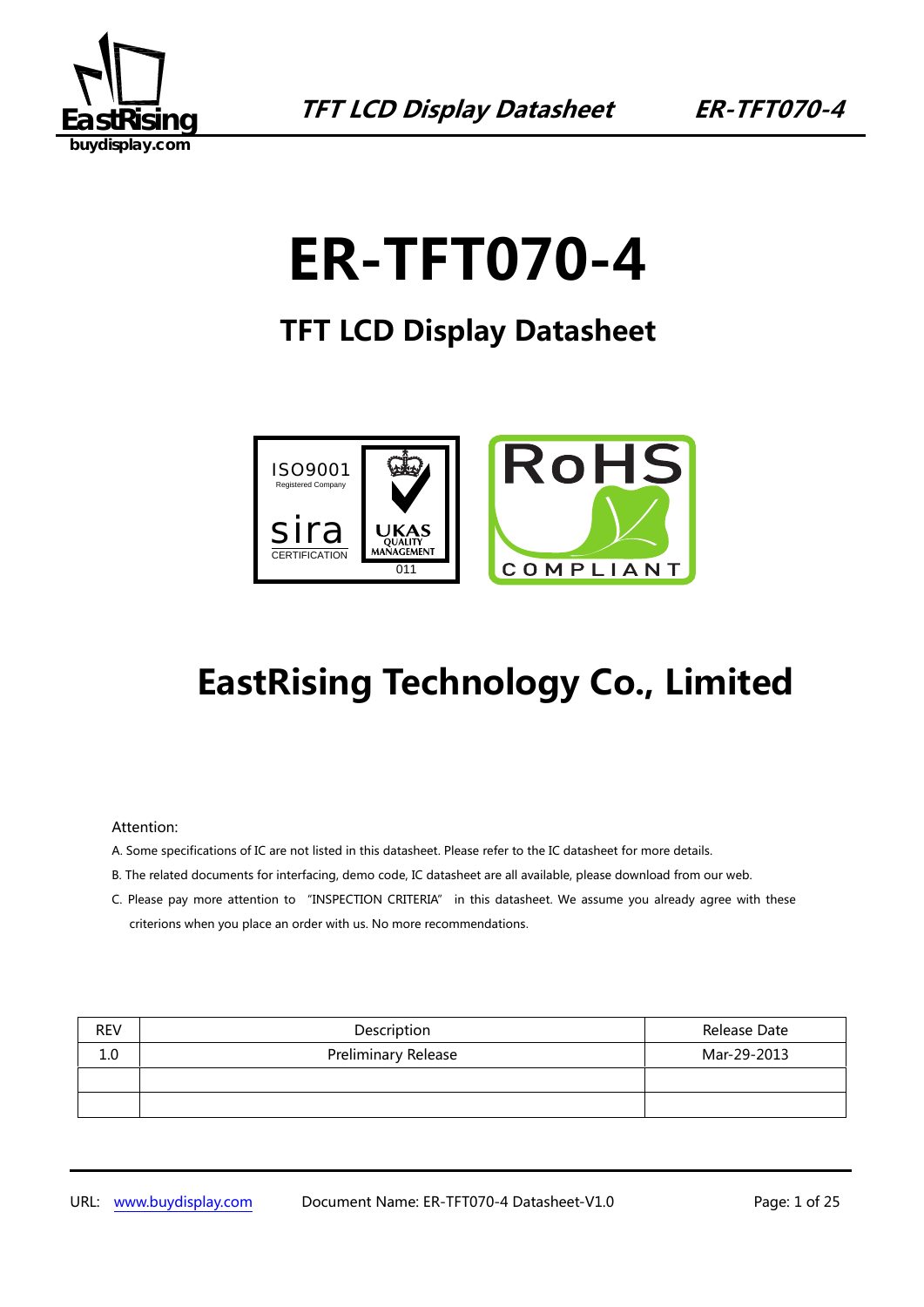

## **CONTENTS**

|                                                                                                                                                                                                                                                                                                                                                          | -06           |
|----------------------------------------------------------------------------------------------------------------------------------------------------------------------------------------------------------------------------------------------------------------------------------------------------------------------------------------------------------|---------------|
|                                                                                                                                                                                                                                                                                                                                                          | 06<br>06      |
|                                                                                                                                                                                                                                                                                                                                                          | - 07          |
| 3.2 ER-TFT070-4 with Resistive Touch Panel Connector Type FPC Outline Drawing - - - - - - - - - - - - - - - - 08<br>3.2 ER-TFT070-4 with Resistive Touch Panel Connector Type FPC Outline Drawing - - - - - - - - - - - - - - - - 09<br>3.4 ER-TFT070-4 with Capacitive Touch Panel Connector Type FPC Outline Drawing - - -- - - - - - - - - - - - - 10 |               |
|                                                                                                                                                                                                                                                                                                                                                          | -11           |
|                                                                                                                                                                                                                                                                                                                                                          | 11            |
|                                                                                                                                                                                                                                                                                                                                                          | <sup>13</sup> |
|                                                                                                                                                                                                                                                                                                                                                          |               |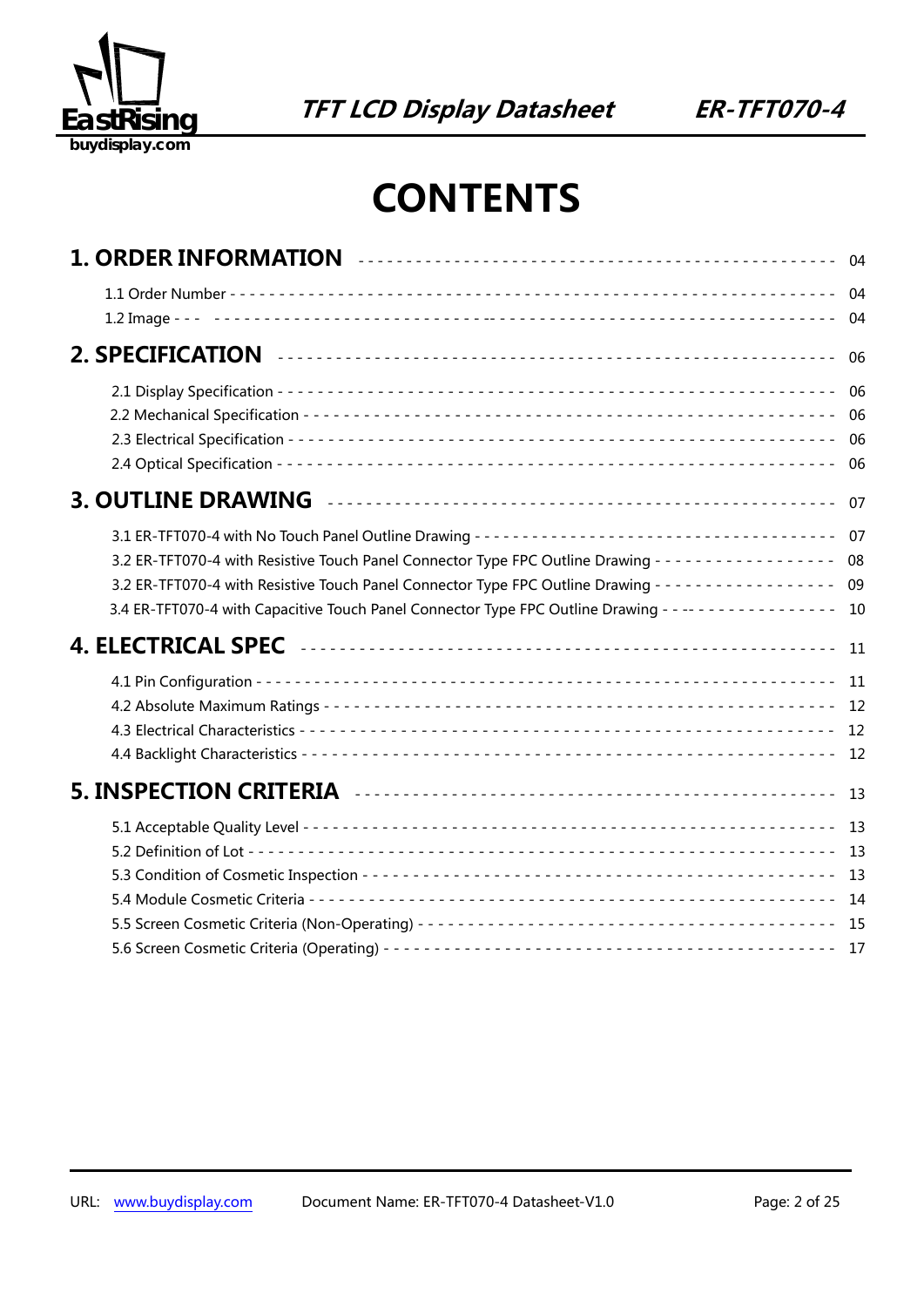

|                                                                                                 | 19   |
|-------------------------------------------------------------------------------------------------|------|
|                                                                                                 |      |
|                                                                                                 | 20   |
|                                                                                                 |      |
|                                                                                                 | - 20 |
|                                                                                                 | 21   |
|                                                                                                 | 21   |
|                                                                                                 |      |
|                                                                                                 |      |
|                                                                                                 |      |
|                                                                                                 |      |
|                                                                                                 |      |
|                                                                                                 |      |
|                                                                                                 |      |
|                                                                                                 |      |
|                                                                                                 | - 24 |
|                                                                                                 |      |
|                                                                                                 |      |
|                                                                                                 |      |
|                                                                                                 |      |
| 8.5 Is Image Sticking Covered by EastRising RMA Warranty? ---------------------------------- 25 |      |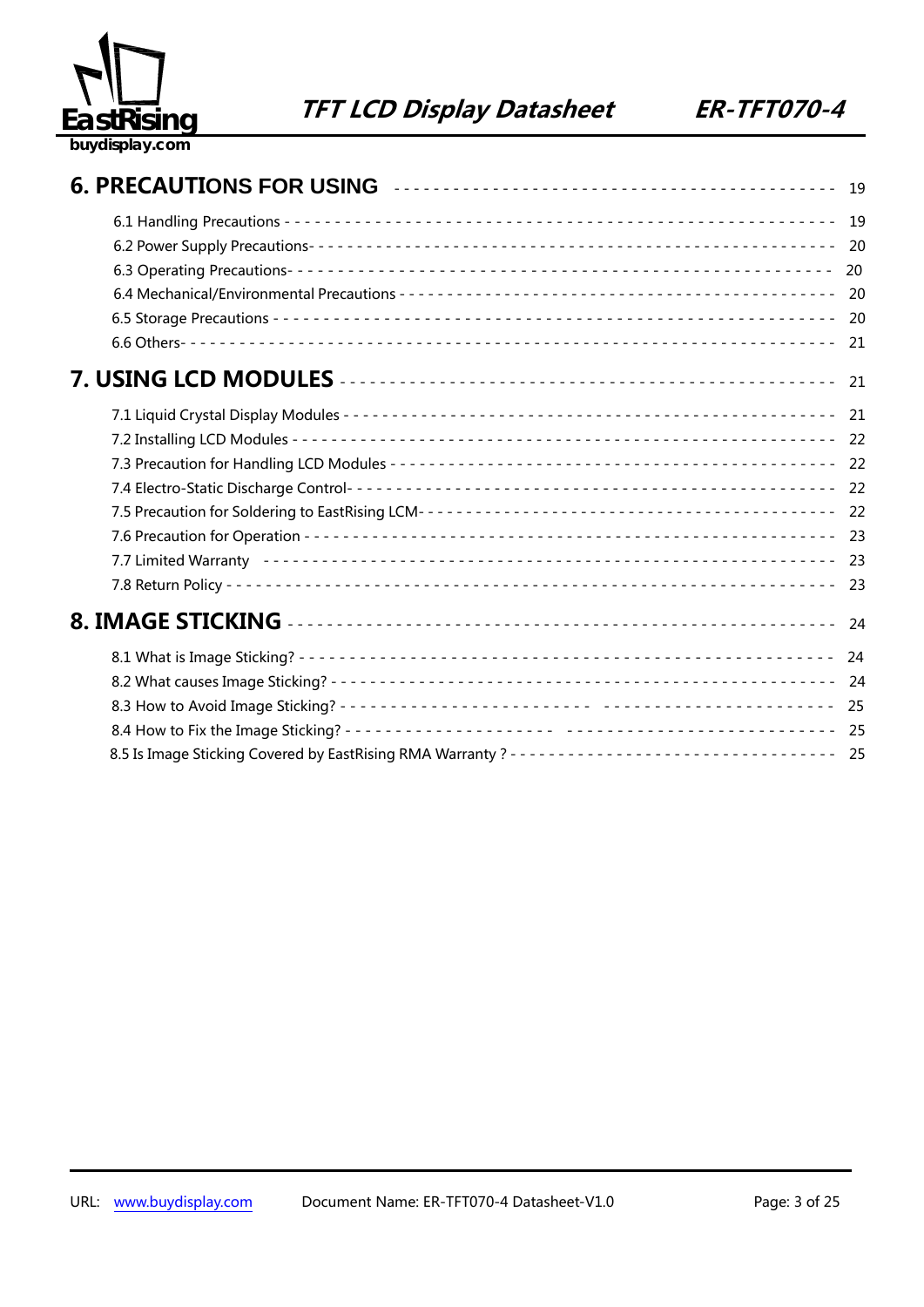

**buydisplay.com**

## **1. ORDERING INFORMATION**

1.1 Order Number

| <b>Part Number (Order Number)</b> | <b>Description</b>                                         |
|-----------------------------------|------------------------------------------------------------|
| ER-TFT070-4                       | 7" TFT LCD Display with no Touch Panel.                    |
| ER-TP070-1                        | 7" Resistive Touch Panel with Connector Type FPC           |
| ER-TP070-2                        | 7" Resistive Touch Panel with Soldering Type FPC           |
| ER-TPC070-6                       | 7" Capacitive Touch Panel with Connector Type FPC          |
| ER-DBT070-4                       | 8051 Microcontroller Development Board&Kit for ER-TFT070-4 |

#### 1.2 Display Image



← ER-TFT070-4 with No Touch Panel

ER-FT070-4 with Resistive Touch Panel of Connector Type FPC  $\rightarrow$ 





← ER-TFT070-4 with Resistive Touch Panel of Soldering Type FPC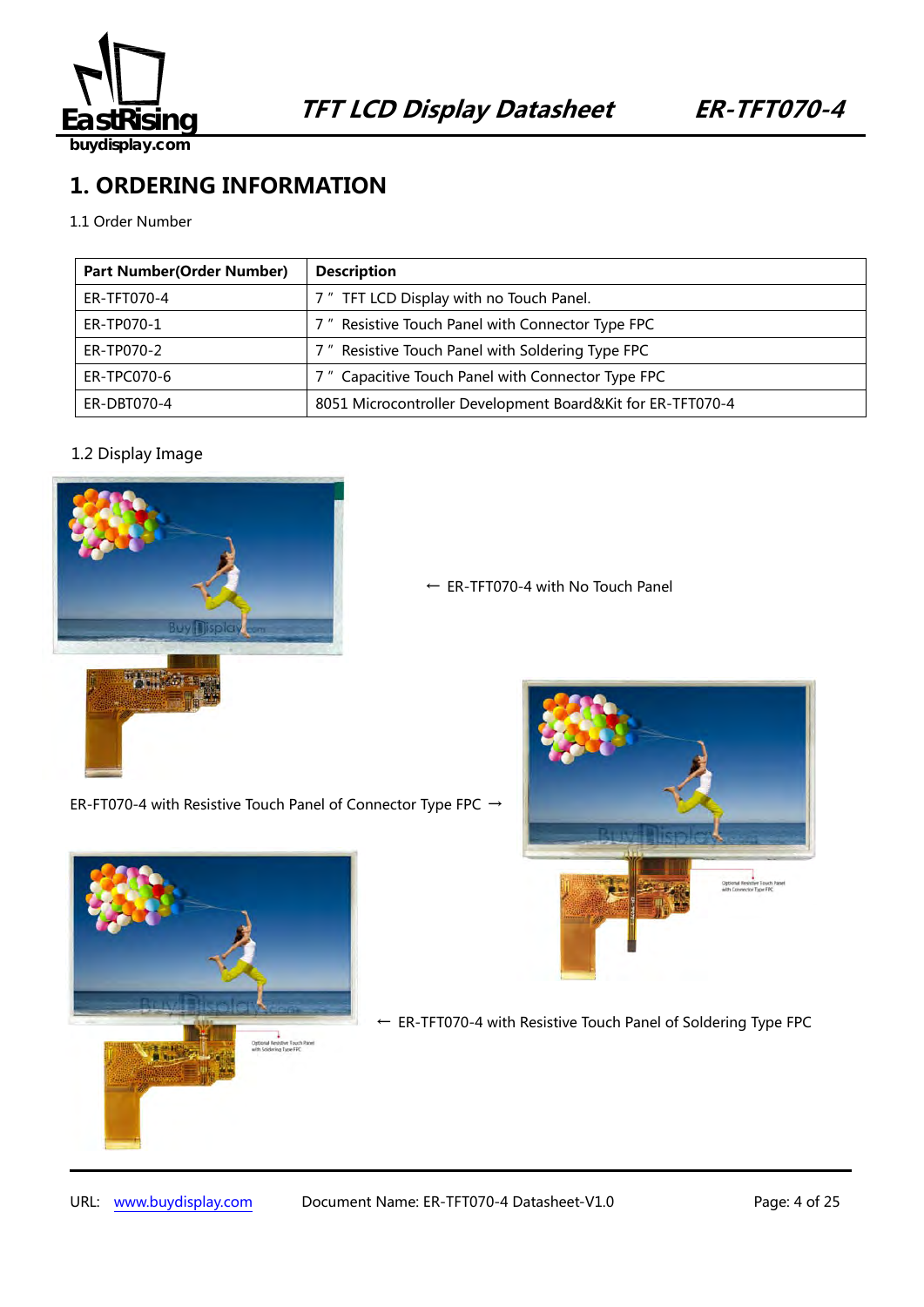

ER-TFT070-4 with Capacitive Touch Panel of Connector Type FPC →





← 8051 MCUr Development Board&Kit for ER-TFT070-4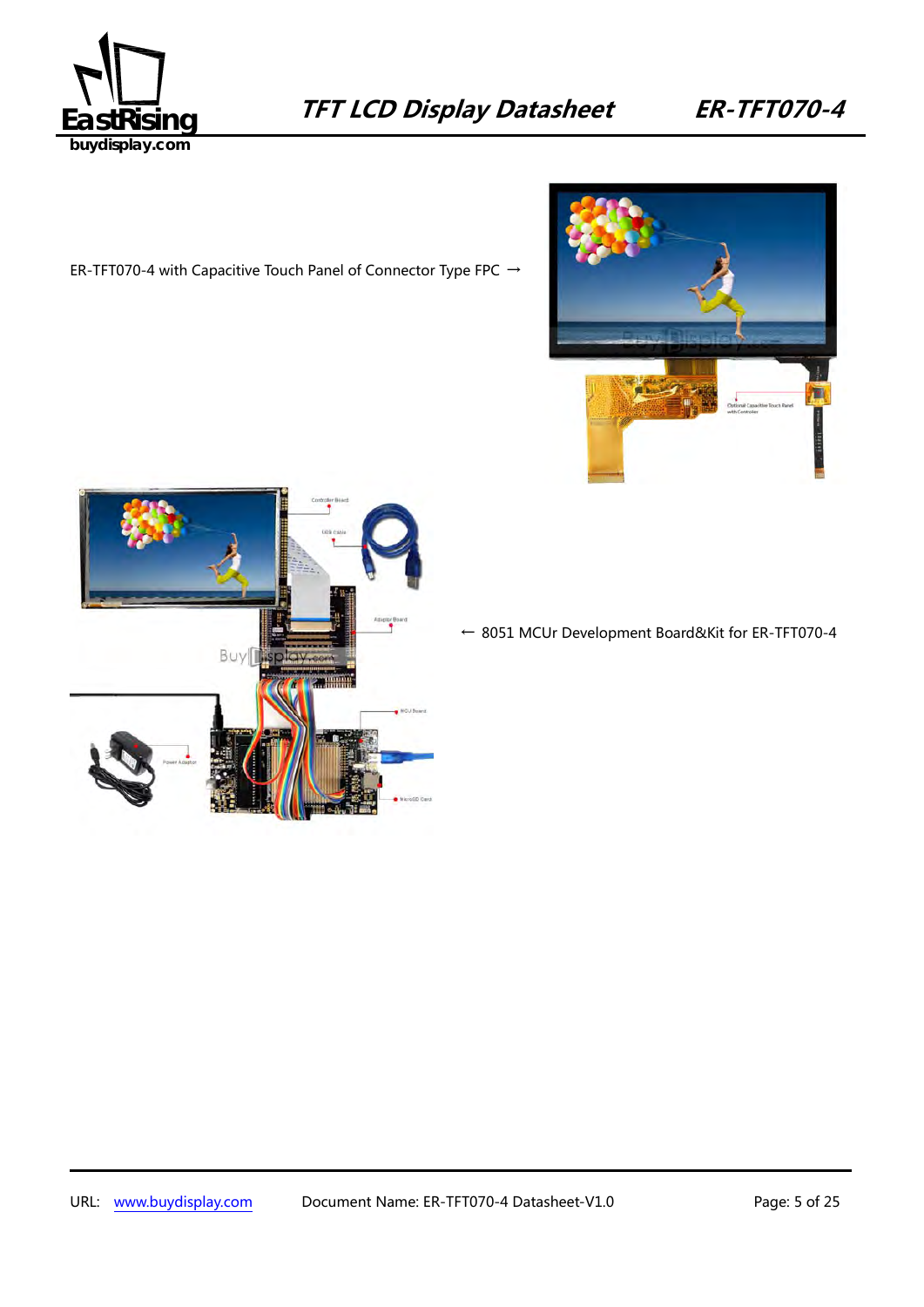

## **2. SPECIFICATION**

#### 2.1 Display Specification

| Item                         | <b>Standard Value</b>                        | Unit |
|------------------------------|----------------------------------------------|------|
| Display Format               | 800X(RGB)X480                                | Dots |
| <b>Display Connector</b>     | <b>FPC</b>                                   |      |
| <b>FPC Connector</b>         | 40 Pin 0.5mm Pitch Top Contact ZIF Connector | $ -$ |
| <b>Operating Temperature</b> | $-20 \sim +70$                               | °C   |
| Storage Temperature          | $-30 \sim +80$                               | °C   |
| <b>Touch Panel Optional</b>  | Yes                                          |      |
| Sunlight Readable            | No.                                          |      |

#### 2.2 Mechanical Specification

| Item                              | <b>Standard Value</b>     | Unit |
|-----------------------------------|---------------------------|------|
| Diagonal Size                     |                           | Inch |
| Outline Dimension with FPC Folded | 164.90(W)X100.0(H)x3.4(T) | mm   |
| Visual Area                       | 156.72X88.99              | mm   |
| Active Area                       | 154.08X85.92              | mm   |
| Dot Pitch                         | 0.1926(W)x0.179(H)        | mm   |

#### 2.3 Electrical Specification

| Item                | <b>Standard Value</b> | Unit  |
|---------------------|-----------------------|-------|
| IC Package          | <b>COG</b>            | $- -$ |
| Controller          | EK9713                | $- -$ |
| Interface           | <b>RGB</b>            | $- -$ |
| Response Time (Typ) | 10                    | MS    |

#### 2.4 Optical Specification

| Item                 | <b>Standard Value</b>             | Unit  |
|----------------------|-----------------------------------|-------|
| LCD Type             | TFT-LCD / Transmissive / TN       | $- -$ |
| Viewing Angle Range  | Left:60, Right:60, Up:60, Down:60 | Deg   |
| Colors               | 65k/262k/16.7M                    | $ -$  |
| Contrast Ratio (Typ) | 500:1                             | $- -$ |
| Brightness (Typ)     | 200                               | Cd/m2 |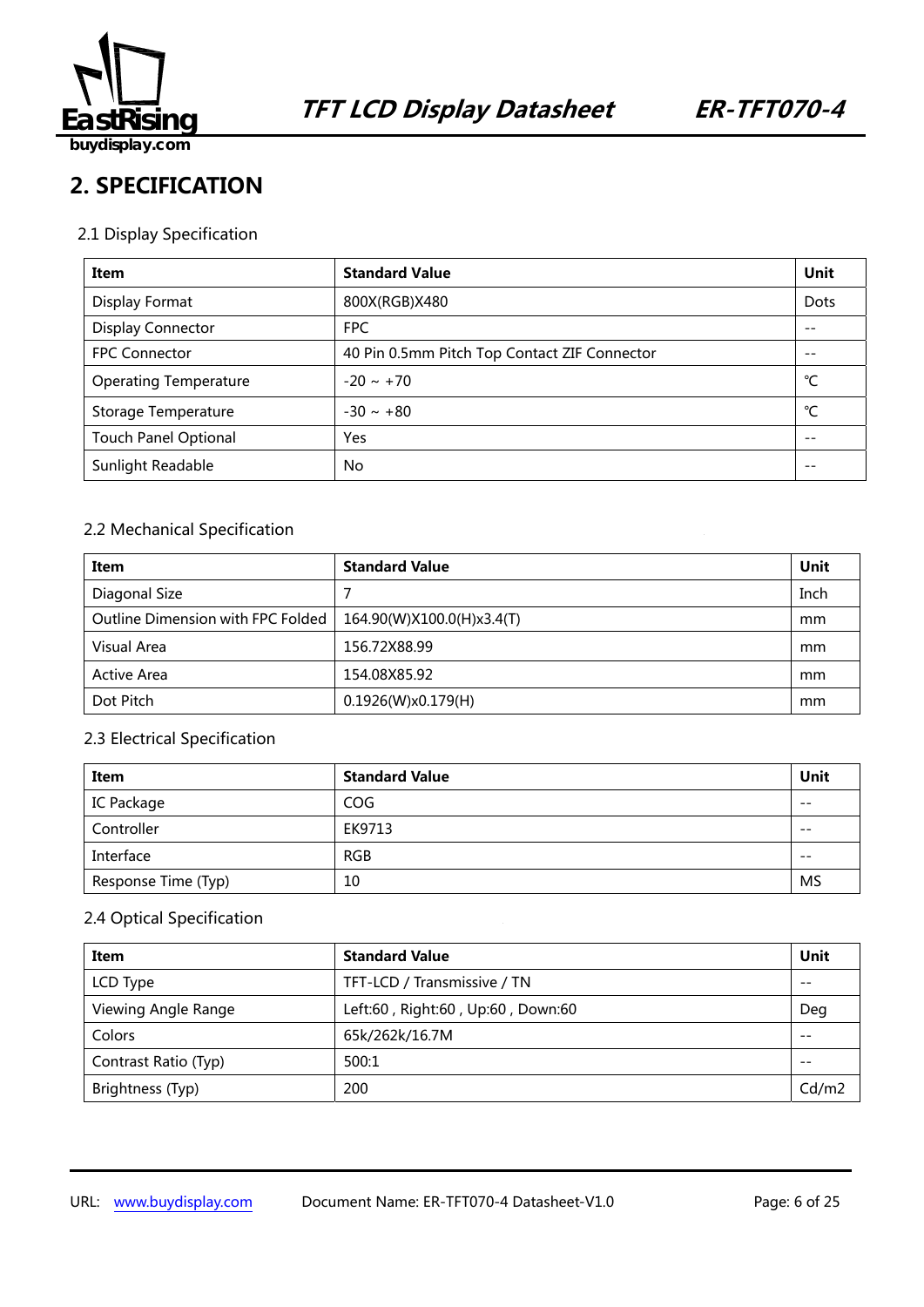

**buydisplay.com**

## **3. OUTLINE DRAWING**

#### 3.1 ER-TFT070-4 with No Touch Panel Outline Drawing

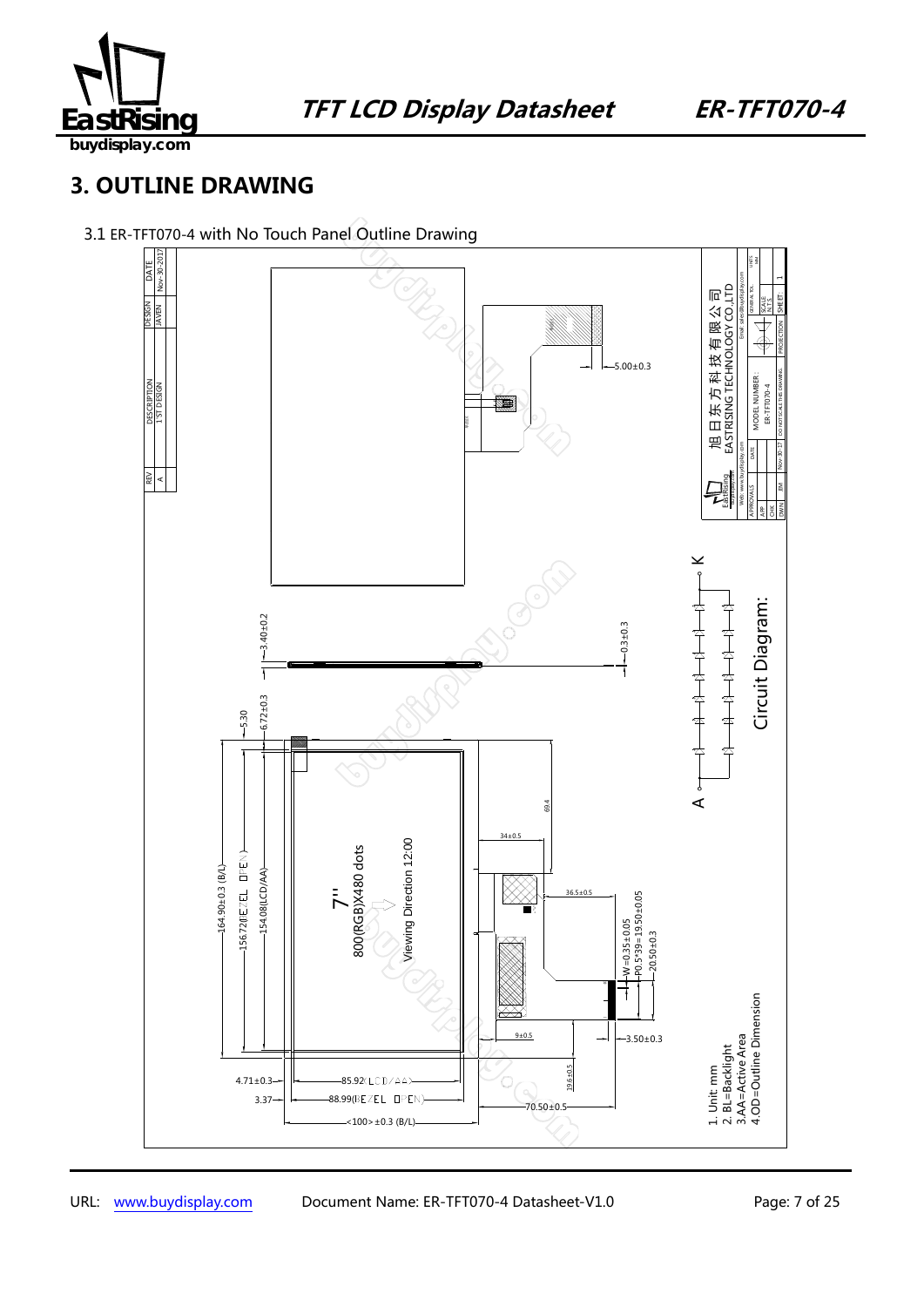



3.2 ER-TFT070-4 with Resistive Touch Panel of Connector Type FPC Outline Drawing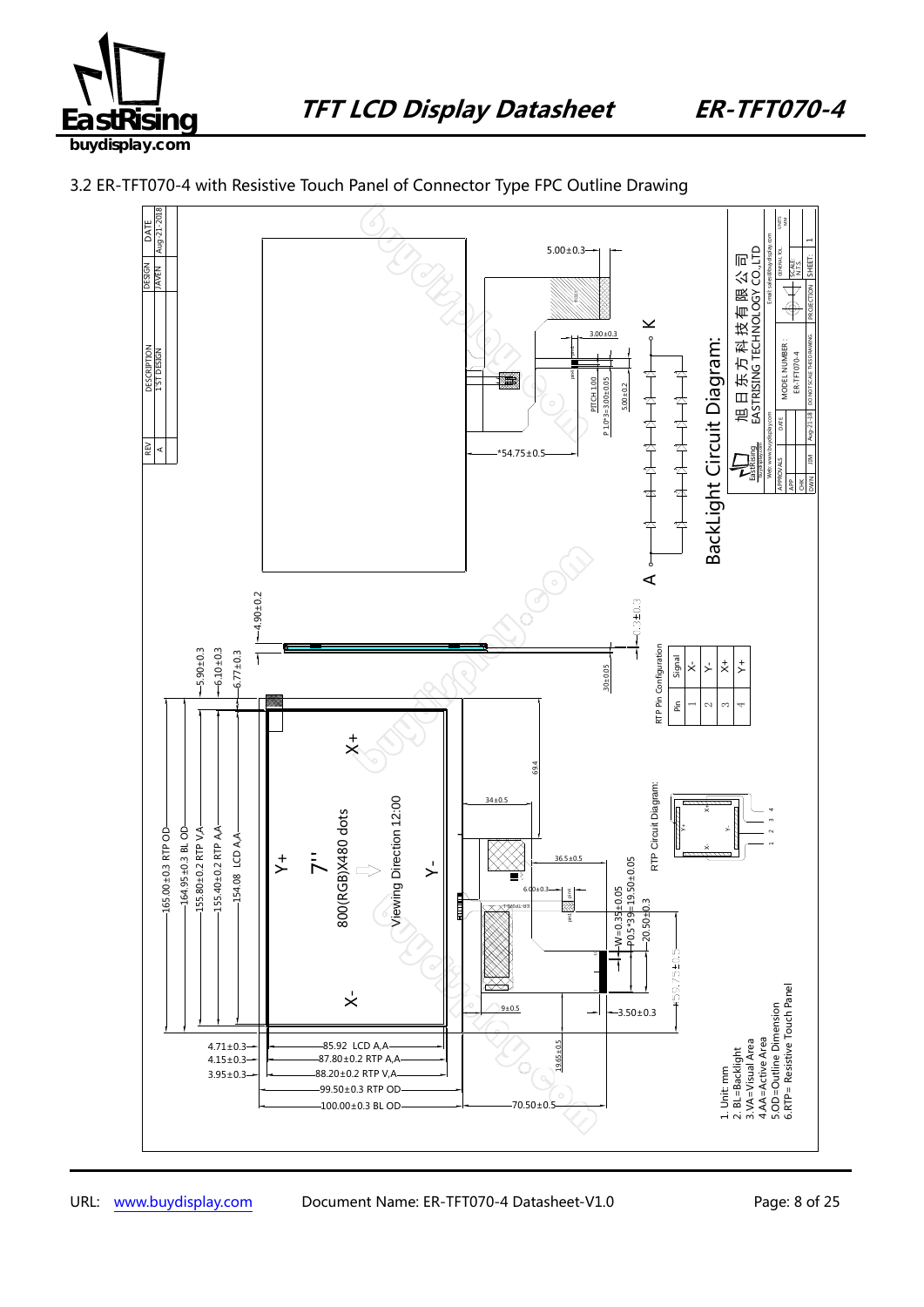



3.3 ER-TFT070-4 with Resistive Touch Panel of Soldering Type FPC Outline Drawing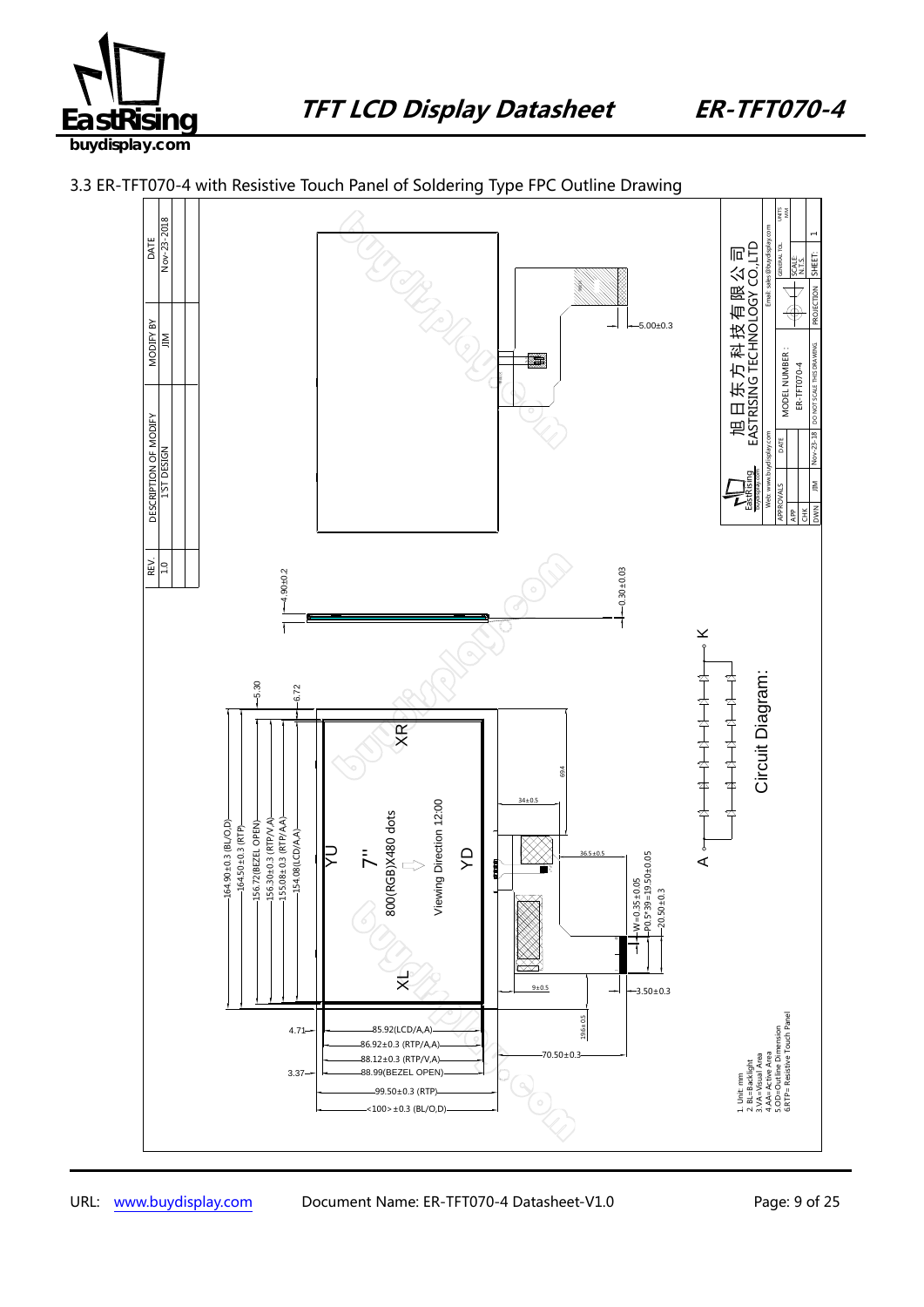



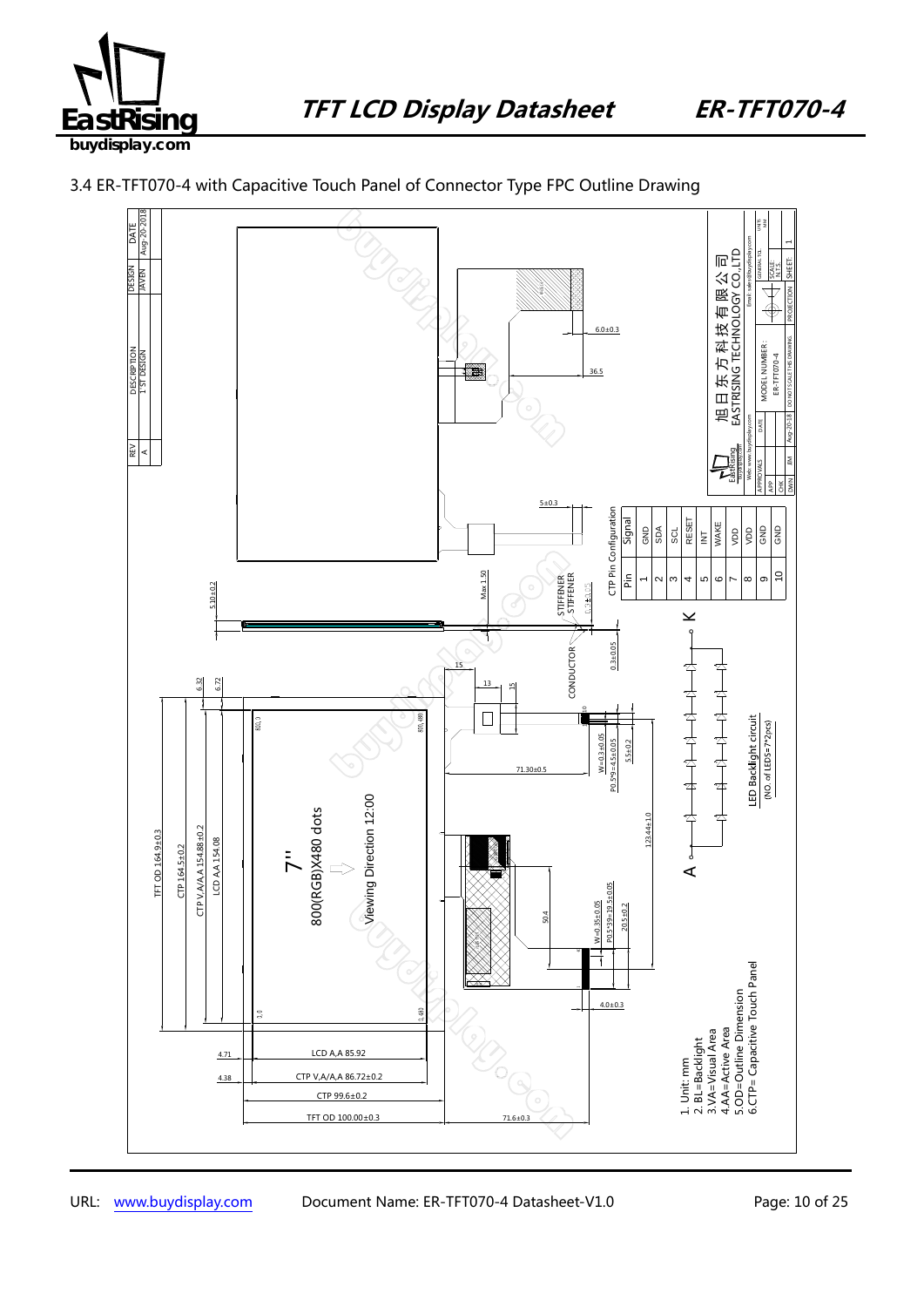

**4. ELECTRICAL SPEC** 

## 4.1 Pin Configuration

| Pin No         | <b>Pin Name</b> | <b>Descriptions</b>                                                                                        |
|----------------|-----------------|------------------------------------------------------------------------------------------------------------|
| $\mathbf{1}$   | <b>LEDK</b>     | <b>LED Cathode</b>                                                                                         |
| $\overline{2}$ | <b>LEDA</b>     | <b>LED Anode</b>                                                                                           |
| 3              | <b>GND</b>      | Ground                                                                                                     |
| $\overline{4}$ | <b>VDD</b>      | Power supply(Digital +3.0V)                                                                                |
| $5 - 12$       | R0~R7           | Red Data                                                                                                   |
| $13 - 20$      | $G0 \sim G7$    | Green Data                                                                                                 |
| $21 - 28$      | $B0 \sim B7$    | <b>Blue Data</b>                                                                                           |
| 29             | <b>GND</b>      | Ground                                                                                                     |
| 30             | <b>CLK</b>      | Clock                                                                                                      |
| 31             | <b>DISP</b>     | Disp="on" when pin 31 is connected with high-level.<br>Disp="off" when pin 31 is connected with low-level. |
| 32             | <b>HSYNC</b>    | Horizontal sync input in RGB mode. (Short to GND if not used)                                              |
| 33             | <b>VSYNC</b>    | Vertical sync input in RGB mode. (Short to GND if not used)                                                |
| 34             | <b>DEN</b>      | Data Enable                                                                                                |
| 35             | <b>NC</b>       | <b>NC</b>                                                                                                  |
| 36             | <b>GND</b>      | Ground                                                                                                     |
| $37 - 40$      | <b>NC</b>       | No Connection                                                                                              |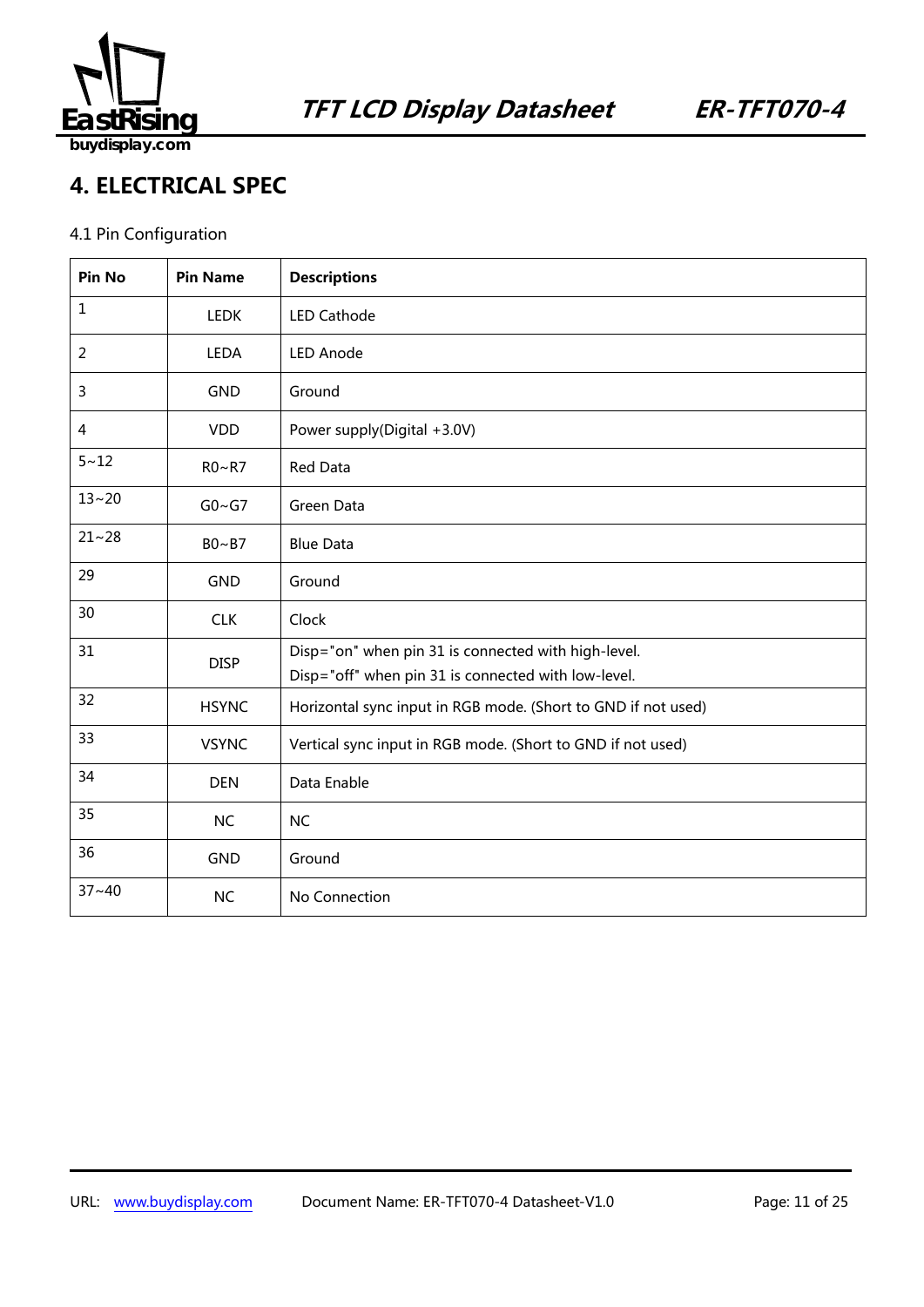

#### 4.2 Absolute Maximum Ratings

| Item                         | Symbol     | Min   | Typ                      | <b>Max</b>   | Unit      |
|------------------------------|------------|-------|--------------------------|--------------|-----------|
| Power Supply Voltage         | VCI        | 3.0   | $\overline{\phantom{0}}$ | $+3.6$       |           |
| <b>Operating Temperature</b> | <b>TOP</b> | $-20$ | $\overline{\phantom{0}}$ | $+70$        | $\sim$    |
| Storage Temperature          | TST        | -30   | $\overline{\phantom{0}}$ | $+80$        | $\sim$    |
| Humidity                     | <b>RH</b>  |       |                          | 90%(Max60°C) | <b>RH</b> |
| LED Life Time (Note-1)       |            | 20000 | -                        |              | Hr        |

Note-1: The LED Life Time" is defined as the module brightness decrease to 50% original brightness that the ambient temperature is 25°C and current of LED backlight is 40mA. The LED life time could be decreased if the operating current is larger than 40mA.

#### 4.3 Electrical Characteristics

| Item                  | Symbol     | Min       | Typ | Max      | Unit |
|-----------------------|------------|-----------|-----|----------|------|
| Power Supply Voltage  | <b>VCC</b> | 2.7       |     | 3.5      |      |
| Input Voltage'H'Level | VIH        | 0.8*IOVCC |     | IOVCC    |      |
| Input Voltage'L'Level | VIL        | $-0.3$    |     | 0.2IOVCC |      |

#### 4.4 Backlight Characteristics

| Item           |         | <b>Symbol</b>            | <b>Condition</b>                                                             | Min | Typ                      | Max  | Unit       |
|----------------|---------|--------------------------|------------------------------------------------------------------------------|-----|--------------------------|------|------------|
| Supply Voltage |         | Vf                       | $Lf = 40mA$                                                                  | 21  | 22.4                     | 23.8 |            |
| Forward        | Normal  | lpn                      | Serial<br>7-chip<br>30<br>40<br>2 Group Parallel<br>$\overline{\phantom{0}}$ |     |                          |      |            |
| Current        | Dimming | lpd                      |                                                                              |     |                          |      | mA         |
| LED Life Time  |         |                          | $Lf=30$ mA                                                                   | 30K |                          |      |            |
|                |         | $\overline{\phantom{0}}$ | Ta = $25 °C$                                                                 |     | $\overline{\phantom{0}}$ |      | <b>Hrs</b> |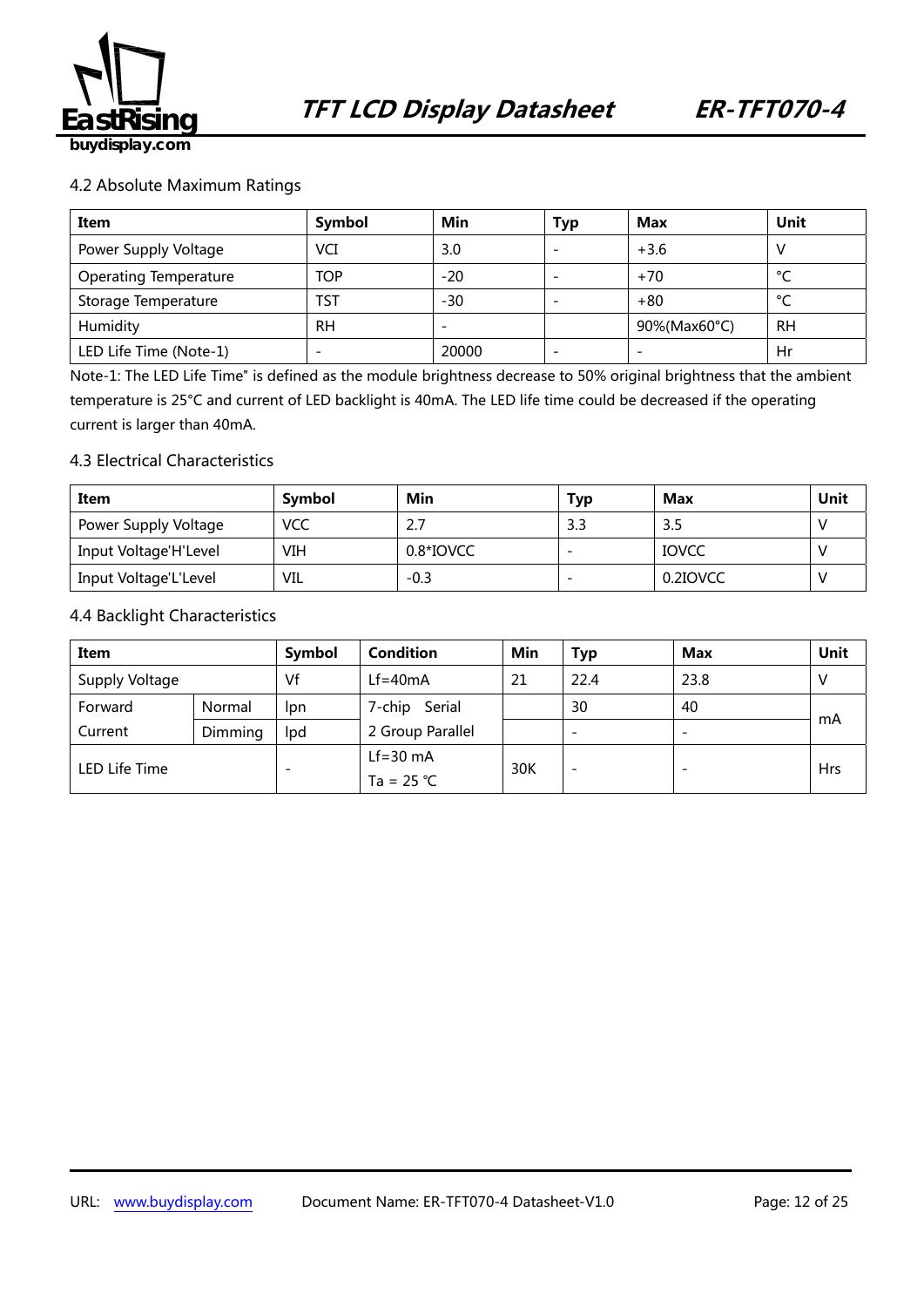

## **5. INSPECTION CRITERIA**

#### 5.1 Acceptable Quality Level

Each lot should satisfy the quality level defined as follows

| <b>Partition</b> | <b>AQL</b> | <b>Definition</b>                                                  |
|------------------|------------|--------------------------------------------------------------------|
| A. Major         | 0.4%       | Functional defective as product                                    |
| B. Minor         | 1.5%       | Satisfy all functions as product but not satisfy cosmetic standard |

#### 5.2 Definition of Lot

One lot means the delivery quantity to customer at one time.

- 5.3 Condition of Cosmetic Inspection
- ◆ INSPECTION AND TEST
	- -FUNCTION TEST
	- -APPEARANCE INSPECTION
	- -PACKING SPECIFICTION
- ◆ INSPECTION CONDITION
	- Put under the lamp (20W) at a distance 100mm from
	- Tilt upright 45 degree by the front (back) to inspect LCD appearance.

#### ◆ AQL INSPECTION LEVEL

- SAMPLING METHOD: MIL-STD-105D
- SAMPLING PLAN: SINGLE
- MAJOR DEFECT: 0.4% (MAJOR)
- MINOR DEFECT: 1.5% (MINOR)
- GENERAL LEVEL: II/NORMAL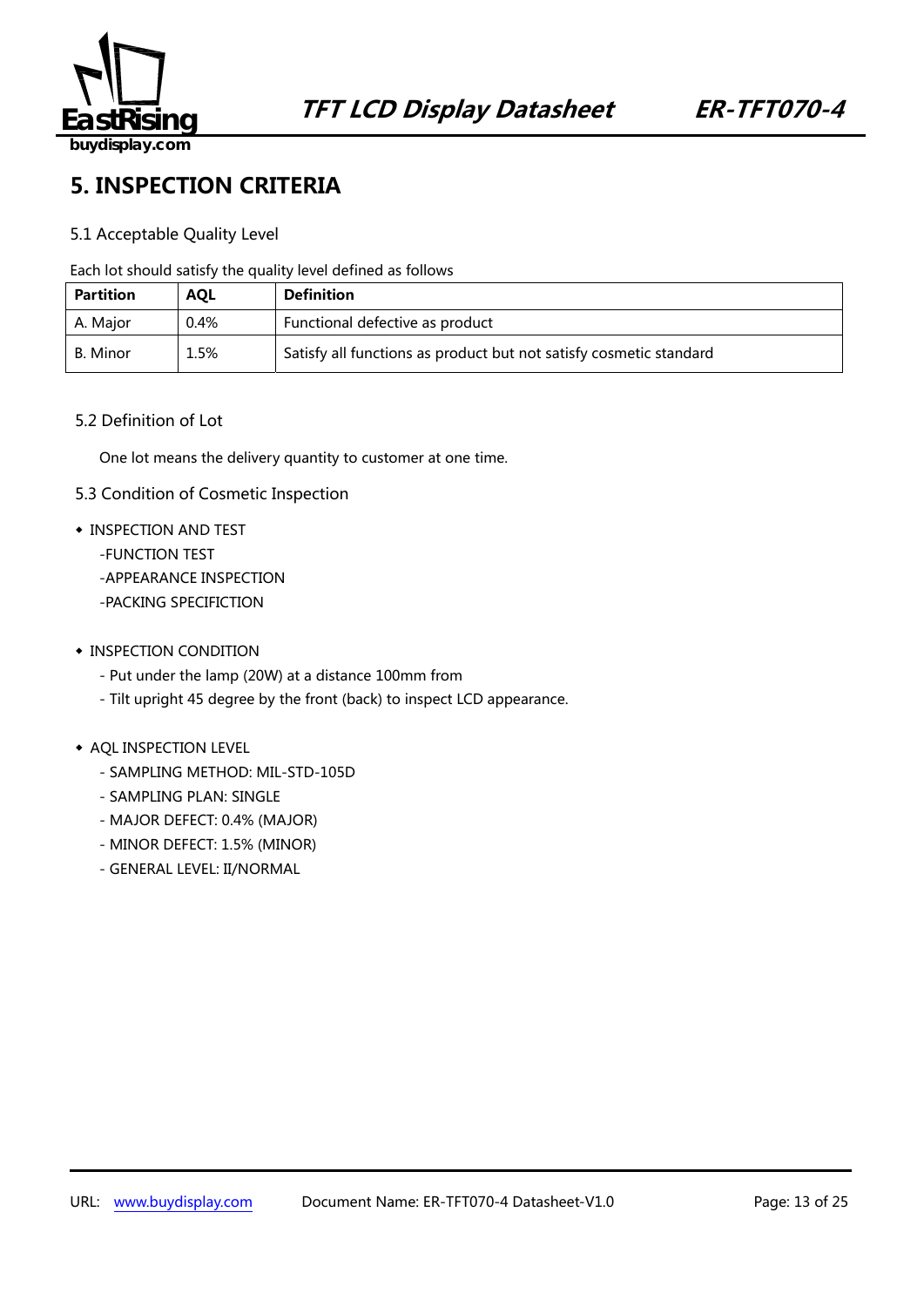

#### 5.4 Module Cosmetic Criteria

| No.            | Item                          | <b>Judgment Criterion</b>                                                                                                                                                                                          |                |
|----------------|-------------------------------|--------------------------------------------------------------------------------------------------------------------------------------------------------------------------------------------------------------------|----------------|
| $\mathbf{1}$   | Difference in Spec.           | None allowed                                                                                                                                                                                                       |                |
| $\overline{2}$ | Pattern Peeling               | No substrate pattern peeling and floating                                                                                                                                                                          |                |
| 3              | <b>Soldering Defects</b>      | No soldering missing                                                                                                                                                                                               | Major          |
|                |                               | No soldering bridge                                                                                                                                                                                                | Major          |
|                |                               | No cold soldering                                                                                                                                                                                                  | Minor          |
| 4              | Resist Flaw on Substrate      | Invisible copper foil( ¢ 0.5mm or more) on substrate pattern                                                                                                                                                       | Minor          |
| 5              | <b>Accretion of Metallic</b>  | No soldering dust                                                                                                                                                                                                  | Minor          |
|                | Foreign Matter                | No accretion of metallic foreign matters(Not exceed ¢ 0.2mm)                                                                                                                                                       |                |
| 6              | Stain                         | No stain to spoil cosmetic badly                                                                                                                                                                                   | Minor          |
| $\overline{7}$ | <b>Plate Discoloring</b>      | No plate fading, rusting and discoloring                                                                                                                                                                           | Minor          |
|                | Solder Amount<br>1.Lead Parts | a. Soldering side of PCB<br>Solder to form a' Filet' all around t<br>Solder should not hide the lead form<br>b.Components side<br>(In case of 'Through Hole PCB')<br>Solder to reach the Components<br>side of PCB | Minor          |
| 8              | 2. Flat Packages<br>3.Chips   | Either 'toe' (A) or 'heal' (B) of<br>the lead to be covered by Filet'<br>В<br>A<br>Lead form to be assume over<br>solder.<br>(3/2) H≥h≥(1/2)H<br>H<br>h                                                            | Minor<br>Minor |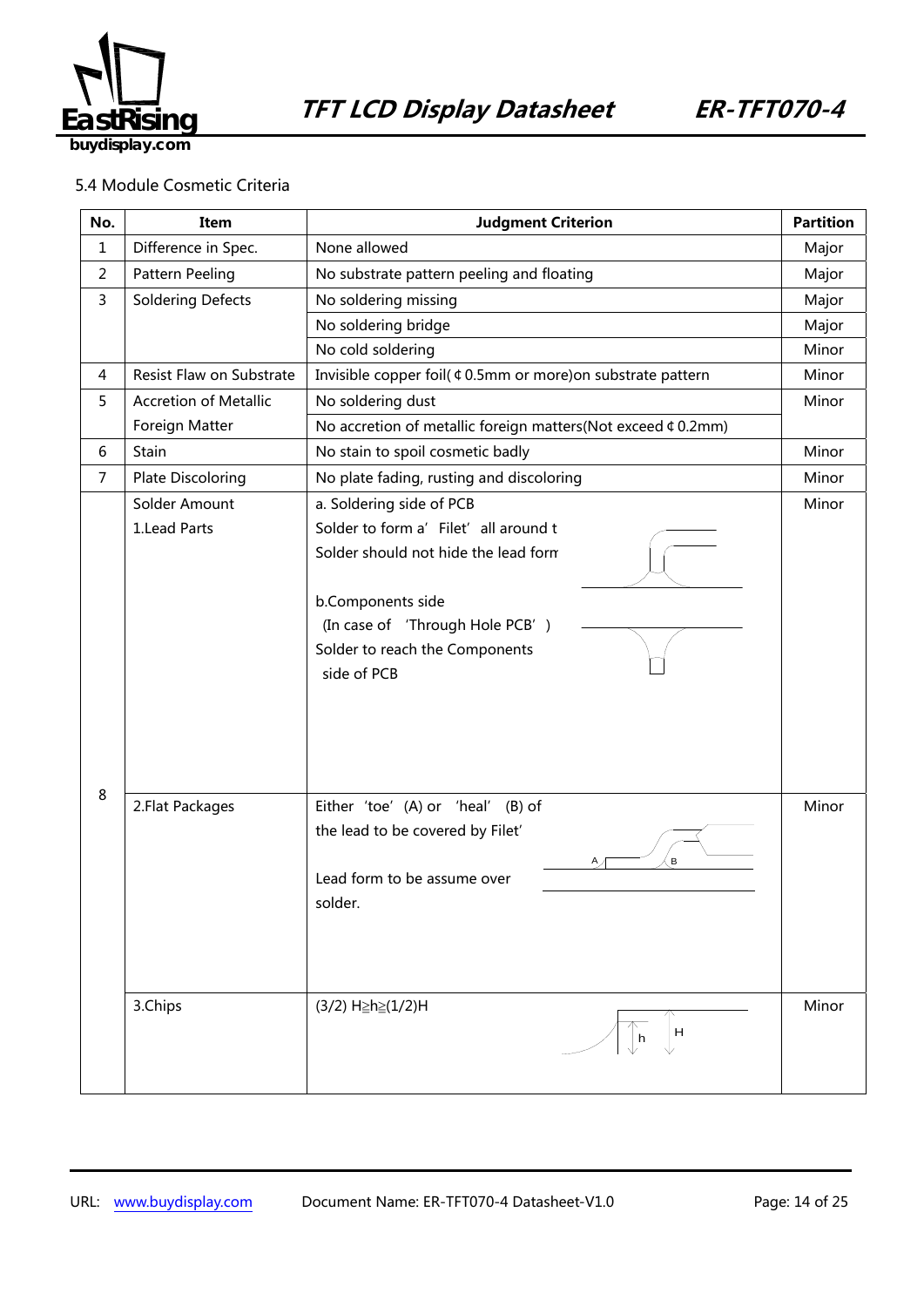

**buydisplay.com**

| 9  | <b>Backlight Defects</b> | 1. Light fails or flickers. (Major)                                |                          |
|----|--------------------------|--------------------------------------------------------------------|--------------------------|
|    |                          | 2. Color and luminance do not correspond to specifications.        | See                      |
|    |                          | (Major)                                                            | list                     |
|    |                          | 3. Exceeds standards for display's blemishes, foreign matter,      | $\leftarrow$             |
|    |                          | dark lines or scratches.(Minor)                                    |                          |
| 10 | <b>PCB Defects</b>       | Oxidation or contamination on connectors.*                         |                          |
|    |                          | 2. Wrong parts, missing parts, or parts not in specification.*     |                          |
|    |                          | 3. Jumpers set incorrectly. (Minor)                                | See                      |
|    |                          | 4. Solder (if any) on bezel, LED pad, zebra pad, or screw hole     | list                     |
|    |                          | pad is not smooth.(Minor)                                          | $\overline{\phantom{m}}$ |
|    |                          | *Minor if display functions correctly. Major if the display fails. |                          |
| 11 | <b>Soldering Defects</b> | 1. Unmelted solder paste.                                          | Minor                    |
|    |                          | 2. Cold solder joints, missing solder connections, or oxidation.*  |                          |
|    |                          | 3. Solder bridges causing short circuits.*                         |                          |
|    |                          | 4. Residue or solder balls.                                        |                          |
|    |                          | 5. Solder flux is black or brown.                                  |                          |
|    |                          | *Minor if display functions correctly. Major if the display fails. |                          |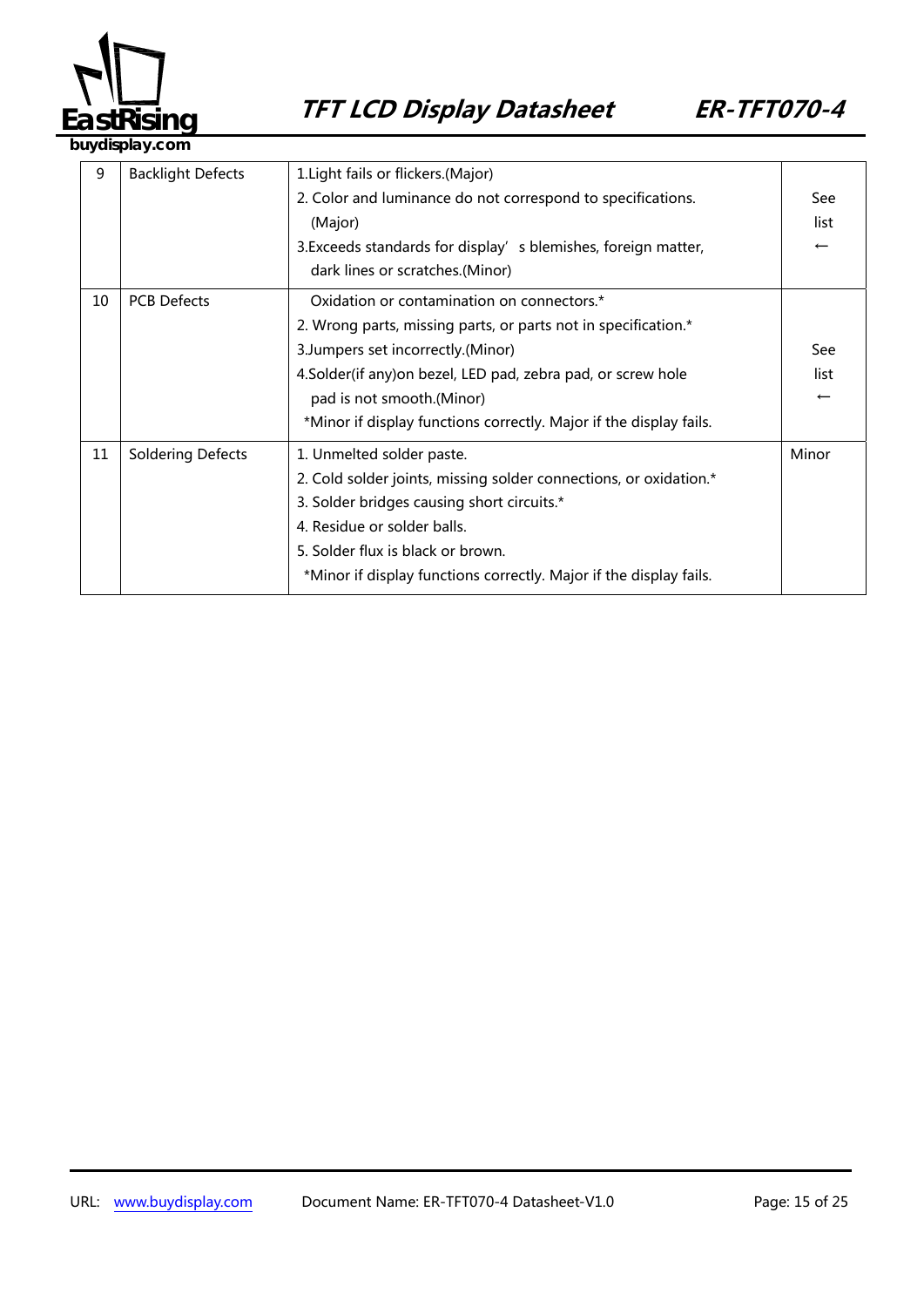

5.5 Screen Cosmetic Criteria (Non-Operating)

| No. | <b>Defect</b>               | <b>Judgment Criterion</b>                                                      |                                                               | <b>Partition</b> |
|-----|-----------------------------|--------------------------------------------------------------------------------|---------------------------------------------------------------|------------------|
| 1   | Spots                       | In accordance with Screen Cosmetic Criteria (Operating) No.1.                  |                                                               | Minor            |
| 2   | Lines                       |                                                                                | In accordance with Screen Cosmetic Criteria (Operation) No.2. |                  |
| 3   | <b>Bubbles in Polarizer</b> |                                                                                |                                                               |                  |
|     |                             | Size: d mm                                                                     | Acceptable Qty in active area                                 |                  |
|     |                             | $d \leq 0.3$                                                                   | Disregard                                                     |                  |
|     |                             | $0.3 < d \leq 1.0$                                                             | 3                                                             |                  |
|     |                             | $1.0 < d \le 1.5$                                                              |                                                               |                  |
|     |                             | 1.5 < d                                                                        | 0                                                             |                  |
|     |                             |                                                                                |                                                               |                  |
|     |                             |                                                                                |                                                               |                  |
| 4   | Scratch                     | In accordance with spots and lines operating cosmetic criteria, When the light |                                                               | Minor            |
|     |                             | reflects on the panel surface, the scratches are not to be remarkable.         |                                                               |                  |
| 5   | Allowable density           | Above defects should be separated more than 30mm each other.                   |                                                               | Minor            |
| 6   | Coloration                  | Not to be noticeable coloration in the viewing area of the LCD panels.         |                                                               | Minor            |
|     |                             | Back-lit type should be judged with back-lit on state only.                    |                                                               |                  |
| 7   | Contamination               | Not to be noticeable.                                                          |                                                               | Minor            |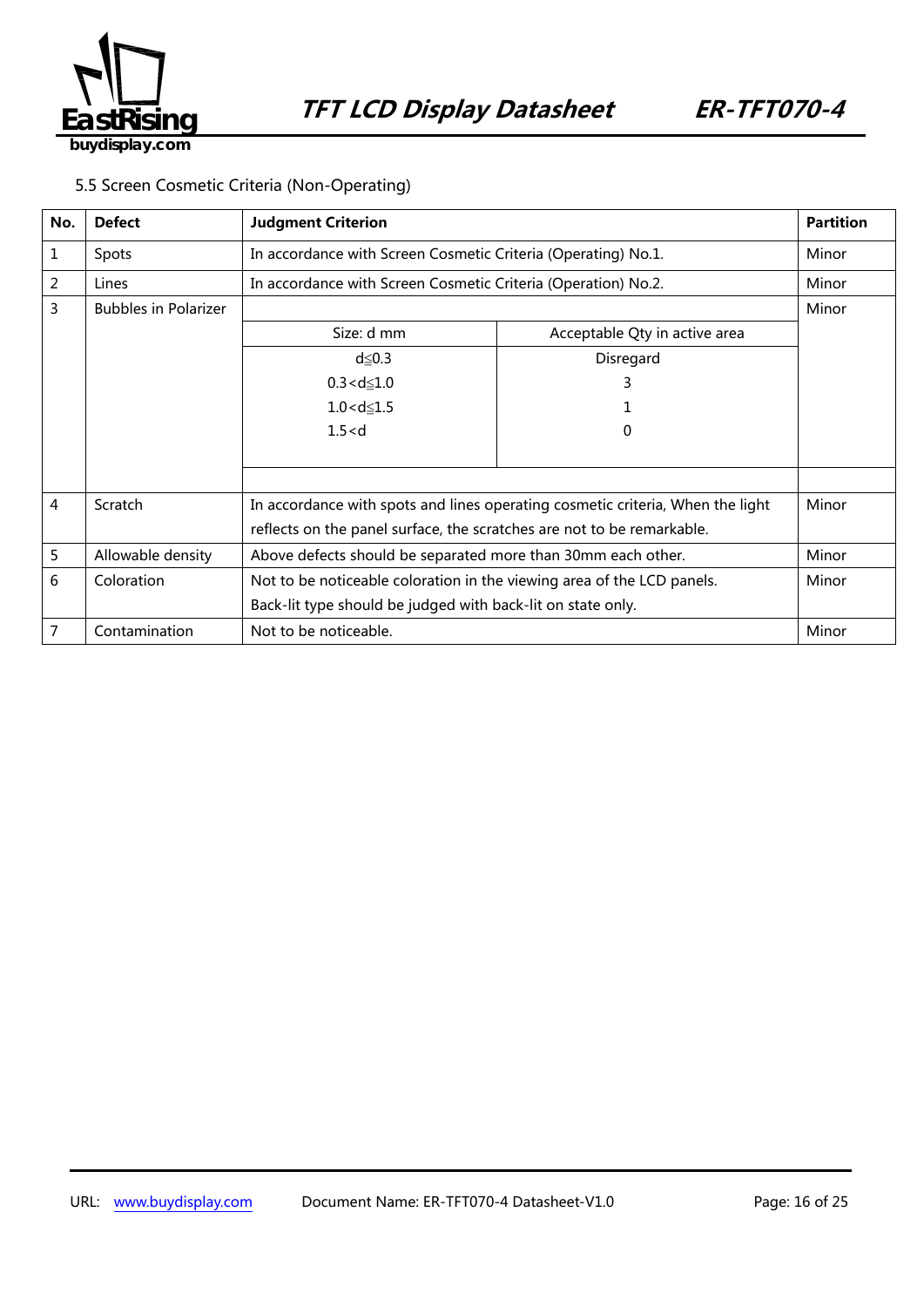

### 5.6 Screen Cosmetic Criteria (Operating)

| No.            | <b>Defect</b>                                         | <b>Judgment Criterion</b>                                                                                                                                                                                                            |                                                                | <b>Partition</b> |  |
|----------------|-------------------------------------------------------|--------------------------------------------------------------------------------------------------------------------------------------------------------------------------------------------------------------------------------------|----------------------------------------------------------------|------------------|--|
| $\mathbf{1}$   | Spots                                                 | A) Clear                                                                                                                                                                                                                             |                                                                | Minor            |  |
|                |                                                       | Size:d mm                                                                                                                                                                                                                            | Acceptable Qty in active area                                  |                  |  |
|                |                                                       | $d \leq 0.1$                                                                                                                                                                                                                         | Disregard                                                      |                  |  |
|                |                                                       | $0.1 < d \le 0.2$                                                                                                                                                                                                                    | 6                                                              |                  |  |
|                |                                                       | $0.2 < d \le 0.3$                                                                                                                                                                                                                    | 2                                                              |                  |  |
|                |                                                       | 0.3 < d                                                                                                                                                                                                                              | 0                                                              |                  |  |
|                |                                                       | Note: Including pin holes and defective dots which must be within one pixel                                                                                                                                                          |                                                                |                  |  |
|                |                                                       | Size.                                                                                                                                                                                                                                |                                                                |                  |  |
|                |                                                       | B)<br>Unclear                                                                                                                                                                                                                        |                                                                |                  |  |
|                |                                                       | Size:d mm                                                                                                                                                                                                                            | Acceptable Qty in active area                                  |                  |  |
|                |                                                       | $d \leq 0.2$                                                                                                                                                                                                                         | Disregard                                                      |                  |  |
|                |                                                       | $0.2 < d \le 0.5$                                                                                                                                                                                                                    | 6                                                              |                  |  |
|                |                                                       | $0.5 < d \le 0.7$                                                                                                                                                                                                                    | 2                                                              |                  |  |
|                |                                                       | 0.7 < d                                                                                                                                                                                                                              | $\pmb{0}$                                                      |                  |  |
| $\overline{2}$ | Lines                                                 | Clear<br>A)                                                                                                                                                                                                                          |                                                                | Minor            |  |
|                |                                                       | (0)<br>$L$ 5.0<br>$\infty$<br>2.0<br>(6)<br>0.02<br>0.05<br>Note: () - Acceptable Qty in active area<br>L - Length (mm)<br>W -Width(mm)<br>∞-Disregard<br>B) Unclear<br><b>COLLEGE</b><br>$L$ 10.0<br>$\infty$<br>(6)<br>2.0<br>0.05 | See No.1<br>W<br>0.1<br>(0)<br>See No.1<br>W<br>0.3<br>$0.5\,$ |                  |  |
|                | = The shade and size are not changed by Vo.<br>Clear' |                                                                                                                                                                                                                                      |                                                                |                  |  |
|                |                                                       | Unclear' = The shade and size are changed by Vo.                                                                                                                                                                                     |                                                                |                  |  |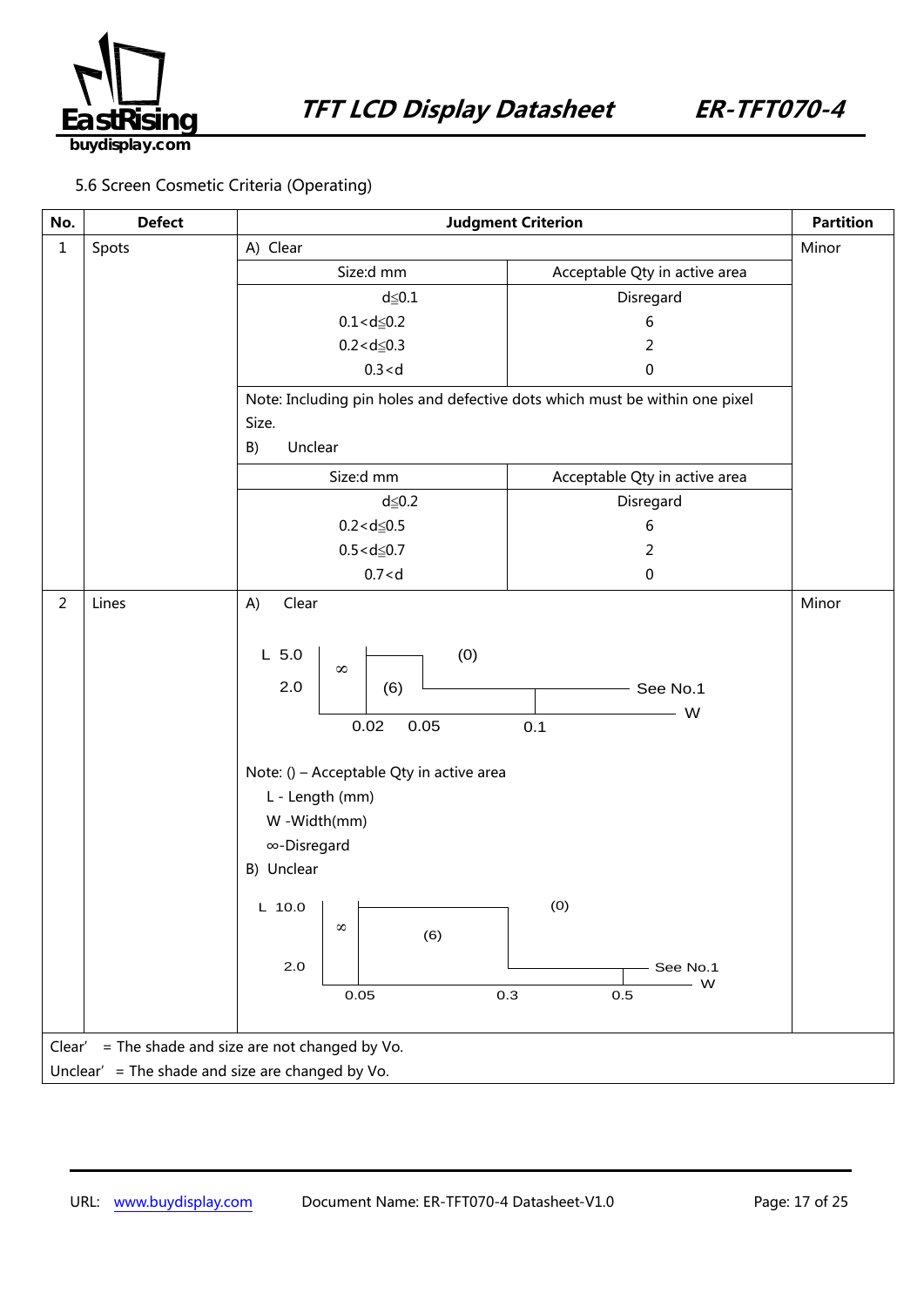

| No.   | <b>Defect</b>                              | <b>Judgment Criterion</b>                                            | <b>Partition</b> |  |
|-------|--------------------------------------------|----------------------------------------------------------------------|------------------|--|
| 3     | Rubbing line                               | Not to be noticeable.                                                | Minor            |  |
| 4     | Allowable density                          | Above defects should be separated more than 10mm each other.         | Minor            |  |
| 5     | Rainbow                                    | Not to be noticeable.                                                | Minor            |  |
| 6     | Dot size                                   | To be 95%~105% of the dot size (Typ.) in drawing.                    | Minor            |  |
|       |                                            | Partial defects of each dot (ex.pin-hole) should be treated as spot. |                  |  |
|       |                                            | (see Screen Cosmetic Criteria (Operating) No.1)                      |                  |  |
| 7     | <b>Brightness</b>                          | Brightness Uniformity must be BMAX/BMIN≤2                            | Minor            |  |
|       | (only back-lit                             | - BMAX : Max.value by measure in 5 points                            |                  |  |
|       | Module)                                    | - BMIN : Min.value by measure in 5 points                            |                  |  |
|       |                                            | Divide active area into 4 vertically and horizontally.               |                  |  |
|       |                                            | Measure 5 points shown in the following figure.                      |                  |  |
|       |                                            |                                                                      |                  |  |
|       |                                            |                                                                      |                  |  |
|       |                                            |                                                                      |                  |  |
|       |                                            |                                                                      |                  |  |
|       |                                            |                                                                      |                  |  |
|       |                                            |                                                                      |                  |  |
|       |                                            |                                                                      |                  |  |
| 8     | Contrast                                   | Contrast Uniformity must be BmAX/BMIN≦2                              | Minor            |  |
|       | Uniformity                                 | Measure 5 points shown in the following figure.                      |                  |  |
|       |                                            | Dashed lines divide active area into 4 vertically and horizontally.  |                  |  |
|       |                                            | Measuring points are located at the inter-sections of dashed line.   |                  |  |
|       |                                            |                                                                      |                  |  |
|       |                                            |                                                                      |                  |  |
|       |                                            |                                                                      |                  |  |
|       |                                            |                                                                      |                  |  |
|       |                                            |                                                                      |                  |  |
|       |                                            |                                                                      |                  |  |
|       |                                            | Note: BMAX - Max.value by measure in 5 points.                       |                  |  |
|       |                                            | BMIN - Min.value by measure in 5 points.                             |                  |  |
|       |                                            | $O$ – Measuring points in $\,$ 4 10mm.                               |                  |  |
|       |                                            |                                                                      |                  |  |
| Note: |                                            |                                                                      |                  |  |
|       | (1) Size: d=(long length + short length)/2 |                                                                      |                  |  |

(2) The limit samples for each item have priority.

(3) Complexed defects are defined item by item, but if the number of defects is defined in above table, the total number should not exceed 10.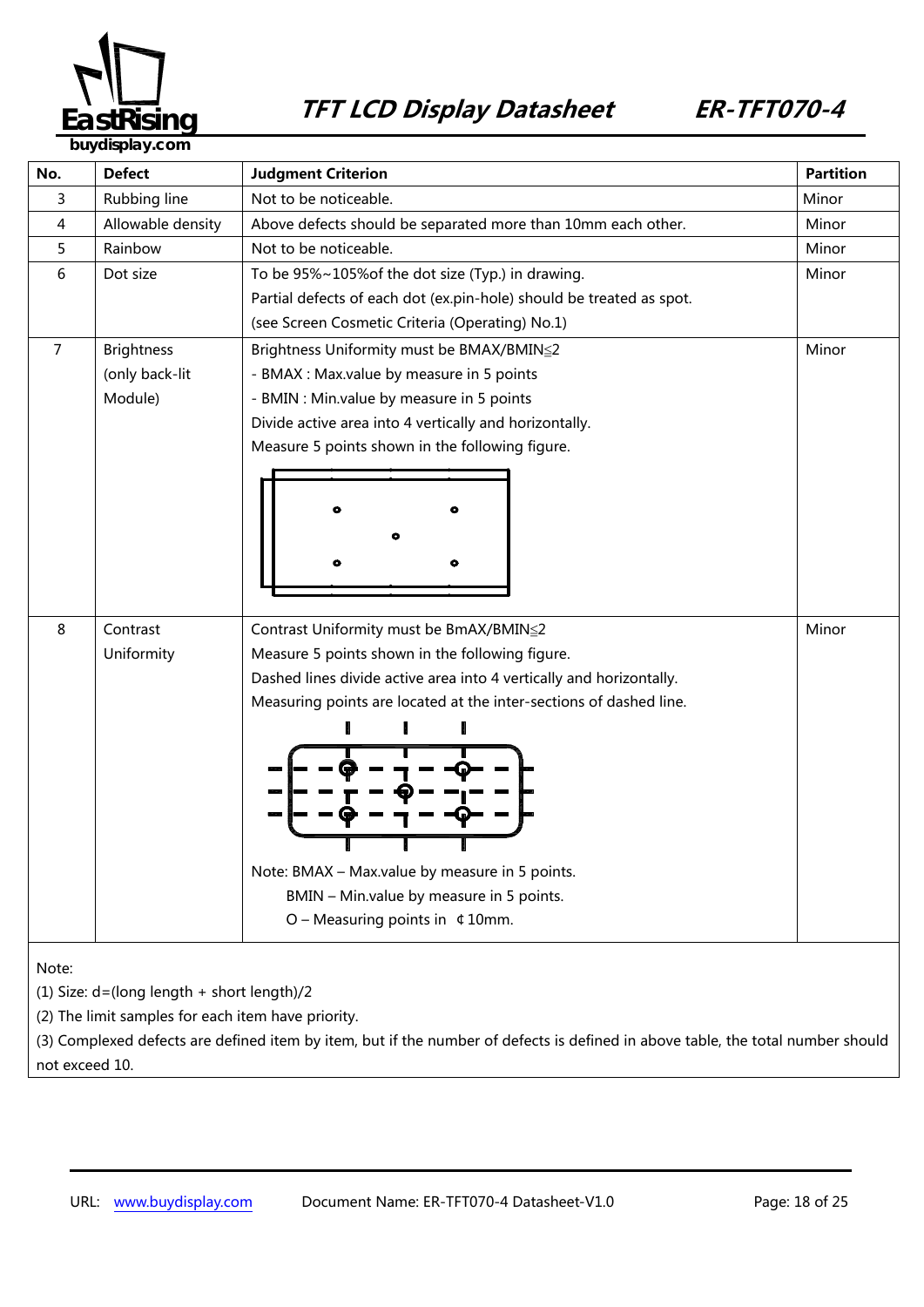

(4) In case of 'concentration', even the spots or the lines of 'disregarded' size should not be allowed. Following three situations

#### Should be treated as 'concentration'.

- -7 or over defects in circle of ¢5mm.
- -10 or over defects in circle of ¢10mm
- -20 or over defects in circle of ¢20mm

### **6. PRECAUTIONS FOR USING**

#### 6.1 Handling Precautions

- ◆ This device is susceptible to Electro-Static Discharge (ESD) damage. Observe Anti-Static precautions.
- ◆ EastRising display panel is made of glass. Do not subject it to a mechanical shock by dropping it or impact.
- ◆ If EastRising display panel is damaged and the liquid crystal substance leaks out, be sure not to get any in your mouth. If the substance contacts your skin or clothes, wash it off using soap and water.
- ◆ Do not apply excessive force to the EastRising display surface or the adjoining areas since this may cause the color tone to vary.
- ◆ The polarizer covering the EastRising display surface of the LCD module is soft and easily scratched. Handle this polarizer carefully.
- ◆ If EastRising display surface becomes contaminated, breathe on the surface and gently wipe it with a soft dry cloth. If it is heavily contaminated, moisten cloth with one of the following Isopropyl or alcohol.
- ◆ Solvents other than those above-mentioned may damage the polarizer. Especially, do not use the Water.
- ◆ Exercise care to minimize corrosion of the electrode. Corrosion of the electrodes is accelerated by water droplets, moisture condensation or a current flow in a high-humidity environment.
- ◆ Install the EastRising LCD Module by using the mounting holes. When mounting the LCD module make sure it is free of twisting, warping and distortion. In particular, do not forcibly pull or bend the cable or the backlight cable.
- ◆ Do not attempt to disassemble or process EastRising LCD module.
- ◆ NC terminal should be open. Do not connect anything.
- ◆ If the logic circuit power is off, do not apply the input signals.
- ◆ To prevent destruction of the elements by static electricity, be careful to maintain an optimum work environment. -Be sure to ground the body when handling EastRising LCD modules.
	- -Tools required for assembling, such as soldering irons, must be properly grounded.

-To reduce the amount of static electricity generated, do not conduct assembling and other work under dry conditions.

-The LCD module is coated with a film to protect the display surface. Exercise care when peeling off this protective film since static electricity may be generated.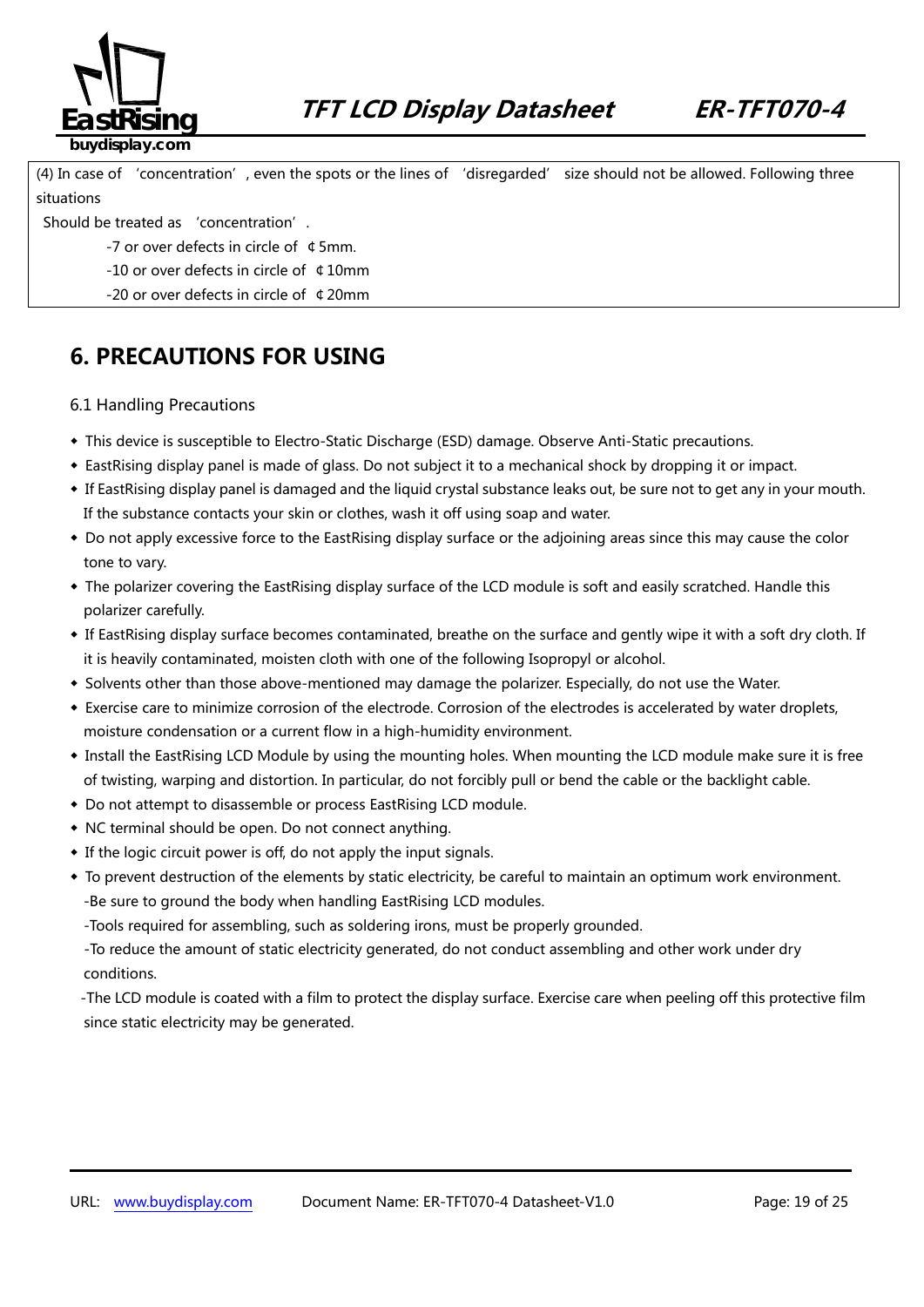

#### 6.2 Power Supply Precautions

- ◆ Identify and, at all times, observe absolute maximum ratings for both logic and LC drivers. Note that there is some variance between models.
- ◆ Prevent the application of reverse polarity to VDD and VSS, however briefly.
- ◆ Use a clean power source free from transients. Power-up conditions are occasionally jolting and may exceed the maximum ratings of EastRising modules.
- The VDD power of EastRising module should also supply the power to all devices that may access the display. Don't allow the data bus to be driven when the logic supply to the module is turned off.

#### 6.3 Operating Precautions

- ◆ DO NOT plug or unplug EastRising module when the system is powered up.
- ◆ Minimize the cable length between EastRising module and host MPU.
- ◆ For models with backlights, do not disable the backlight by interrupting the HV line. Unload inverters produce voltage extremes that may arc within a cable or at the display.
- ◆ Operate EastRising module within the limits of the modules temperature specifications.

#### 6.4 Mechanical/Environmental Precautions

- ◆ Improper soldering is the major cause of module difficulty. Use of flux cleaner is not recommended as they may seep under the electrometric connection and cause display failure.
- ◆ Mount EastRising module so that it is free from torque and mechanical stress.
- ◆ Surface of the LCD panel should not be touched or scratched. The display front surface is an easily scratched, plastic polarizer. Avoid contact and clean only when necessary with soft, absorbent cotton dampened with petroleum benzene.
- ◆ Always employ anti-static procedure while handling EastRising module.
- ◆ Prevent moisture build-up upon the module and observe the environmental constraints for storage tem
- ◆ Do not store in direct sunlight
- ◆ If leakage of the liquid crystal material should occur, avoid contact with this material, particularly ingestion. If the body or clothing becomes contaminated by the liquid crystal material, wash thoroughly with water and soap.

#### 6.5 Storage Precautions

When storing the LCD modules, avoid exposure to direct sunlight or to the light of fluorescent lamps. Keep EastRising modules in bags (avoid high temperature / high humidity and low temperatures below 0 °C. Whenever possible, EastRising LCD modules should be stored in the same conditions in which they were shipped from our company.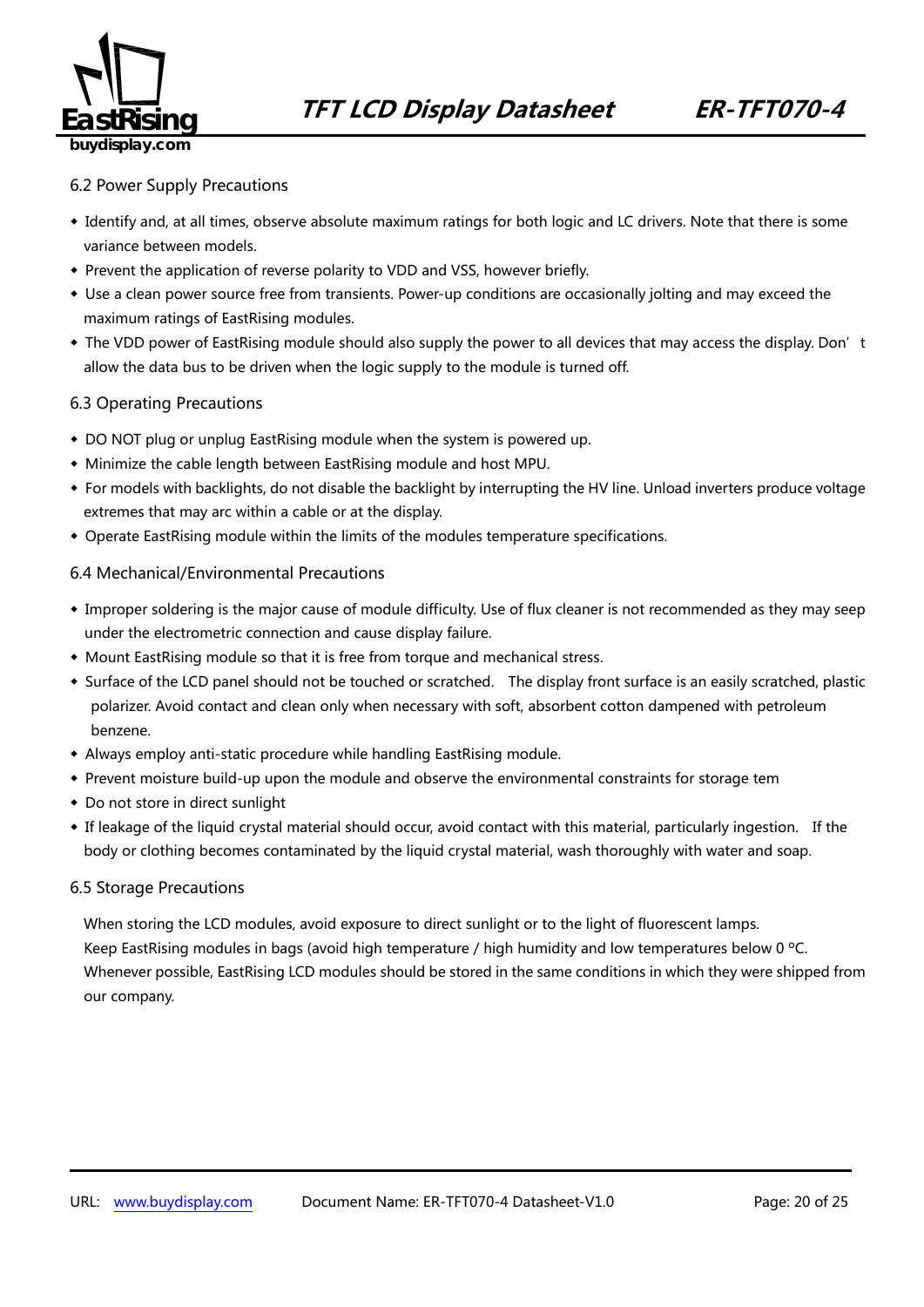

#### 6.6 Others

Liquid crystals solidify under low temperature (below the storage temperature range) leading to defective orientation or the generation of air bubbles (black or white). Air bubbles may also be generated if the module is subject to a low temperature.

If EastRising LCD modules have been operating for a long time showing the same display patterns, the display patterns may remain on the screen as ghost images and a slight contrast irregularity may also appear. A normal operating status can be regained by suspending use for some time. It should be noted that this phenomenon does not adversely affect performance reliability.

To minimize the performance degradation of the LCD modules resulting from destruction caused by static electricity etc., exercise care to avoid holding the following sections when handling the modules.

-Exposed area of the printed circuit board.

-Terminal electrode sections.

## **7. USING LCD MODULES**

#### 7.1 Liquid Crystal Display Modules

EastRising LCD is composed of glass and polarizer. Pay attention to the following items when handling.

- ◆ Please keep the temperature within specified range for use and storage. Polarization degradation, bubble generation or polarizer peel-off may occur with high temperature and high humidity.
- ◆ Do not touch, push or rub the exposed polarizers with anything harder than an HB pencil lead (glass, tweezers, etc.).
- ◆ N-hexane is recommended for cleaning the adhesives used to attach front/rear polarizers and reflectors made of organic substances which will be damaged by chemicals such as acetone, toluene, ethanol and isopropyl alcohol.
- ◆ When EastRising display surface becomes dusty, wipe gently with absorbent cotton or other soft material like chamois soaked in petroleum benzin. Do not scrub hard to avoid damaging the display surface.
- ◆ Wipe off saliva or water drops immediately, contact with water over a long period of time may cause deformation or color fading.
- ◆ Avoid contacting oil and fats.
- ◆ Condensation on the surface and contact with terminals due to cold will damage, stain or dirty the polarizers. After products are tested at low temperature they must be warmed up in a container before coming is contacting with room temperature air.
- ◆ Do not put or attach anything on EastRising display area to avoid leaving marks on.
- ◆ Do not touch the display with bare hands. This will stain the display area and degradate insulation between terminals (some cosmetics are determinated to the polarizers).
- ◆ As glass is fragile. It tends to become or chipped during handling especially on the edges. Please avoid dropping.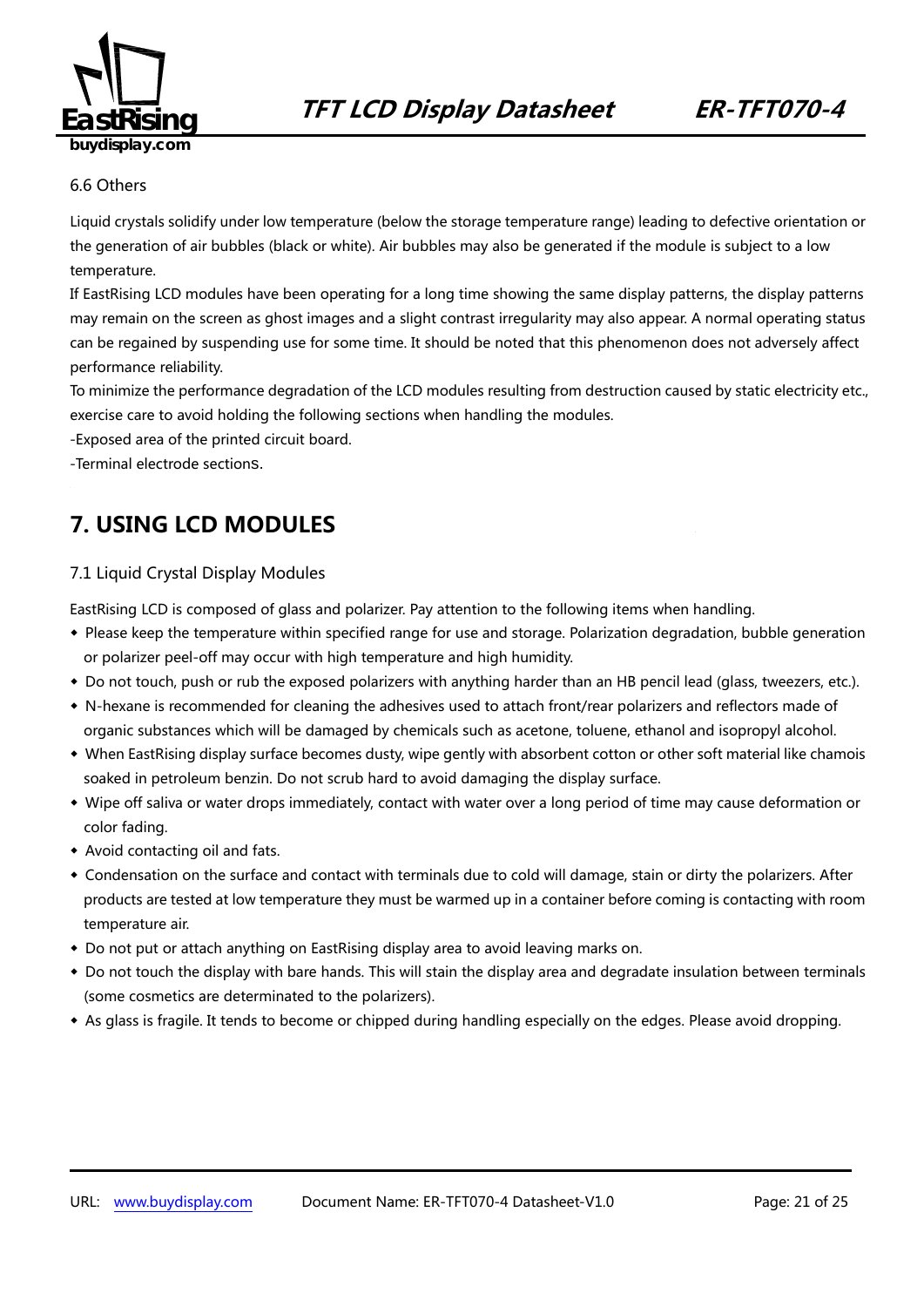

#### 7.2 Installing LCD Modules

- ◆ Cover the surface with a transparent protective plate to protect the polarizer and LC cell.
- ◆ When assembling the LCM into other equipment, the spacer to the bit between the LCM and the fitting plate should have enough height to avoid causing stress to the module surface, refer to the individual specifications for measurements. The measurement tolerance should be±0.1mm.

#### 7.3 Precaution for Handling LCD Modules

Since EastRising LCM has been assembled and adjusted with a high degree of precision; avoid applying excessive shocks to the module or making any alterations or modifications to it.

- ◆ Do not alter, modify or change the shape of the tab on the metal frame.
- ◆ Do not make extra holes on the printed circuit board, modify its shape or change the positions of components to be attached.
- ◆ Do not damage or modify the pattern writing on the printed circuit board.
- ◆ Absolutely do not modify the zebra rubber strip (conductive rubber) or heat seal connector.
- ◆ Except for soldering the interface, do not make any alterations or modifications with a soldering iron.
- ◆ Do not drop, bend or twist EastRising LCM.

#### 7.4 Electro-Static Discharge Control

Since this module uses a CMOS LSI, the same careful attention should be paid to electrostatic discharge as for an ordinary CMOS IC.

- ◆ Make certain that you are grounded when handing LCM.
- ◆ Before remove LCM from its packing case or incorporating it into a set, be sure the module and your body have the same electric potential.
- ◆ When soldering the terminal of LCM, make certain the AC power source for the soldering iron does not leak.
- ◆ When using an electric screwdriver to attach LCM, the screwdriver should be of ground potentiality to minimize as much as possible any transmission of electromagnetic waves produced sparks coming from the commutator of the motor.
- ◆ As far as possible make the electric potential of your work clothes and that of the work bench the ground potential.
- ◆ To reduce the generation of static electricity be careful that the air in the work is not too dried. A relative humidity of 50%-60% is recommended.

#### 7.5 Precaution for Soldering to EastRising LCM

- ◆ Observe the following when soldering lead wire, connector cable and etc. to the LCM.
	- -Soldering iron temperature : 280℃±10℃
	- -Soldering time: 3-4 sec.

-Solder: eutectic solder.

If soldering flux is used, be sure to remove any remaining flux after finishing to soldering operation. (This does not apply in the case of a non-halogen type of flux.) It is recommended that you protect the LCD surface with a cover during soldering to prevent any damage due to flux spatters.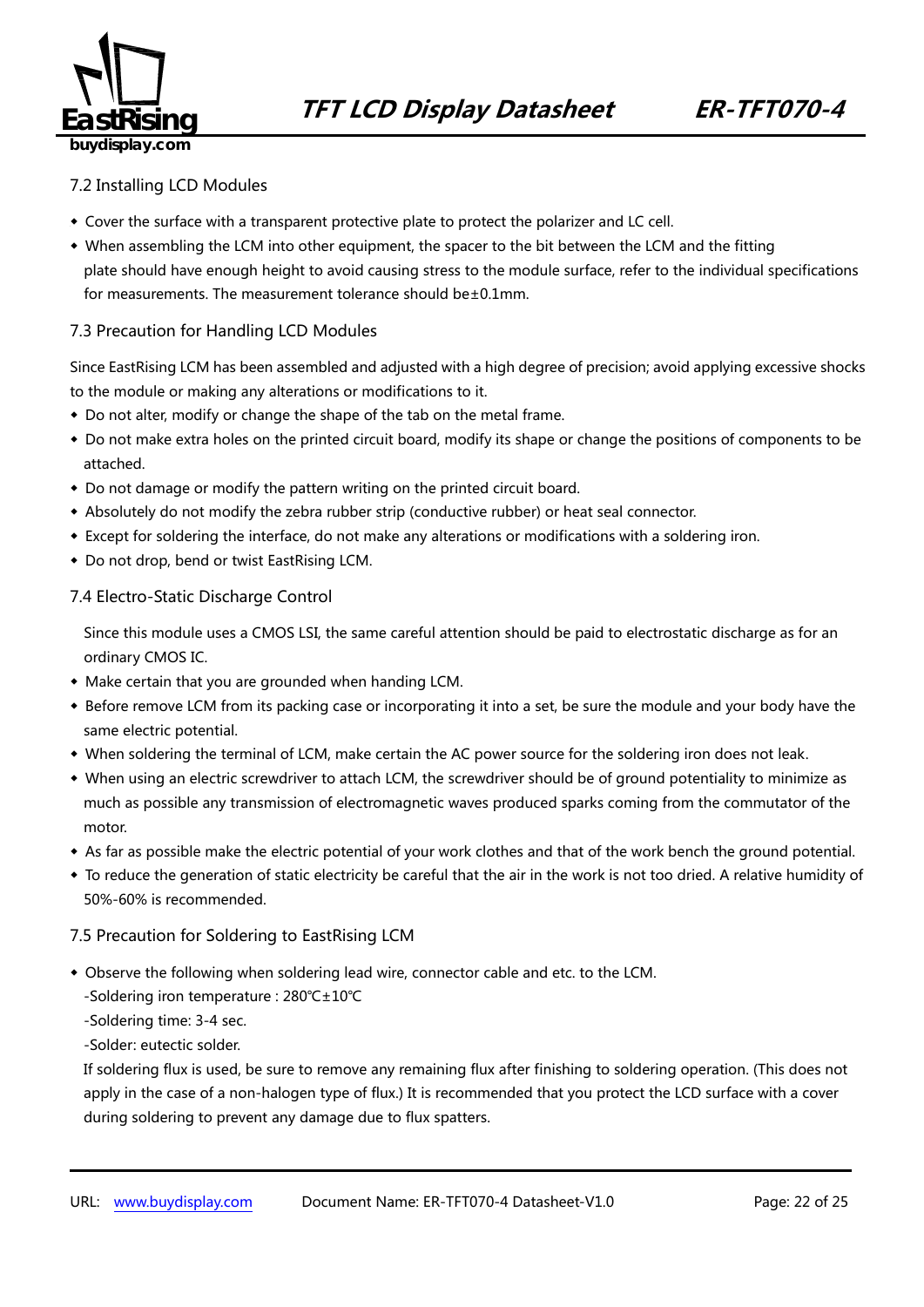

- ◆ When soldering the electroluminescent panel and PC board, the panel and board should not be detached more than three times. This maximum number is determined by the temperature and time conditions mentioned above, though there may be some variance depending on the temperature of the soldering iron.
- ◆ When remove the electroluminescent panel from the PC board, be sure the solder has completely melted, the soldered pad on the PCs board could be damaged.

#### 7.6 Precaution for Operation

- ◆ Driving the EastRising LCD in the voltage above the limit shortens its life.
- ◆ Response time is greatly delayed at temperature below the operating temperature range. However, this does not mean the LCD will be out of the order. It will recover when it returns to the specified temperature range.
- ◆ If EastRising display area is pushed hard during operation, the display will become abnormal. However, it will return to normal if it is turned off and then back on.
- ◆ Condensation on terminals can cause an electrochemical reaction disrupting the terminal circuit. Therefore, it must be used under the relative condition of 40℃, 50% RH.
- ◆ When turning the power on, input each signal after the positive/negative voltage becomes stable.

#### 7.7 Limited Warranty

Unless agreed between EastRising and customer, EastRising will replace or repair any of its LCD modules which are found to be functionally defective when inspected in accordance with EastRising LCD acceptance standards (copies available upon request) for a period of one year from date of shipments. Cosmetic/visual defects must be returned to EastRising within 90 days of shipment. Confirmation of such date shall be based on freight documents. The warranty liability of EastRising limited to repair and/or replacement on the terms set forth above. EastRising will not be responsible for any subsequent or consequential events.

#### 7.8 Return Policy

No warranty can be granted if the precautions stated above have been disregarded. The typical examples of violations are:

- -Broken LCD glass.
- -PCB eyelet damaged or modified.
- -PCB conductors damaged.
- -Circuit modified in any way, including addition of components.
- -PCB tampered with by grinding, engraving or painting varnish.
- -Soldering to or modifying the bezel in any manner.

Module repairs will be invoiced to the customer upon mutual agreement. Modules must be returned with sufficient description of the failures or defects. Any connectors or cable installed by the customer must be removed completely without damaging the PCB eyelet's, conductors and terminals.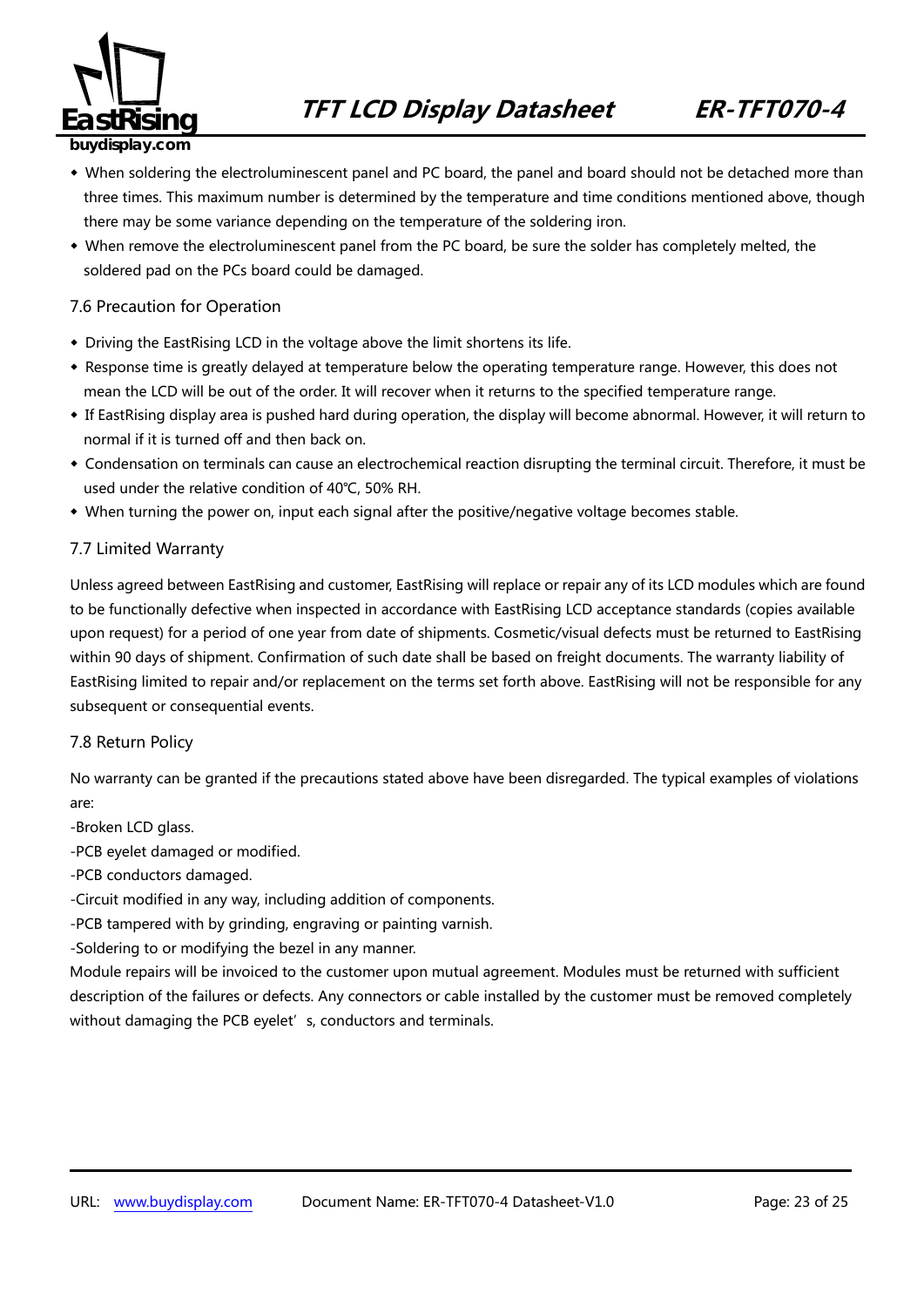

## **8. IMAGE STICKING**

#### 8.1 What is Image Sticking?

If you remain a fixed image on LCD Display for a long period of time, you may experience a phenomenon called Image Sticking. Image Sticking - sometimes also called "image retention" or "ghosting"- is a phenomenon where a faint outline of a previously displayed image remains visible on the screen when the image is changed. It can occur at variable levels of intensity depending on the specific image makeup, as well as the amount of time the core image elements are allowed to remain unchanged on the screen. In POS applications, for example, a button menu which remains fixed, or in which the "frame" elements (core image) remain fixed and the buttons may change, may be susceptible to image sticking. It is important to note that if the screen is used exclusively for this application, the user may never notice this phenomenon since the screen never displays other content. `It is only when an image other than the "retained" image is shown on the screen that this issue becomes evident. Image sticking is different that the "burn-in" effect commonly associated with phosphor based devices.

#### 8.2 What causes Image Sticking?

Image sticking is an intrinsic behavior of LCD displays due to the susceptibility to polarization of the interior materials (liquid crystals) when used under static, charged conditions (continuously displaying the same image). The individual liquid crystals in an LCD panel have unique electrical properties. Displaying a fixed pattern - such as the POS menu described above – over prolonged periods can cause a parasitic charge build-up (polarization) within the liquid crystals which affects the crystals' optical properties and ultimately prevents the liquid crystal from returning to its normal, relaxed state when the pattern is finally changed. This effect takes place at a cellular level within the LCD, and the effect can cause charged crystal alignment at the bottom or top of a crystal cell in the "z" axis, or even crystal migration to the edges of a cell, again based on their polarity. These conditions can cause image sticking over an entire area, or at boundaries of distinct color change respectively. In either case, when the liquid crystals in the pixels and sub-pixels utilized to display the static image are polarized such that they can not return fully to their "relaxed" state upon deactivation, the result is a faint, visible, retained image on the panel upon presentation of a new, different image. The actual rate of image retention depends on variation factors such as the specific image, how long it is displayed unchanged, the temperature within the panel and even the specific panel brand due to manufacturing differences amongst panel manufacturers.